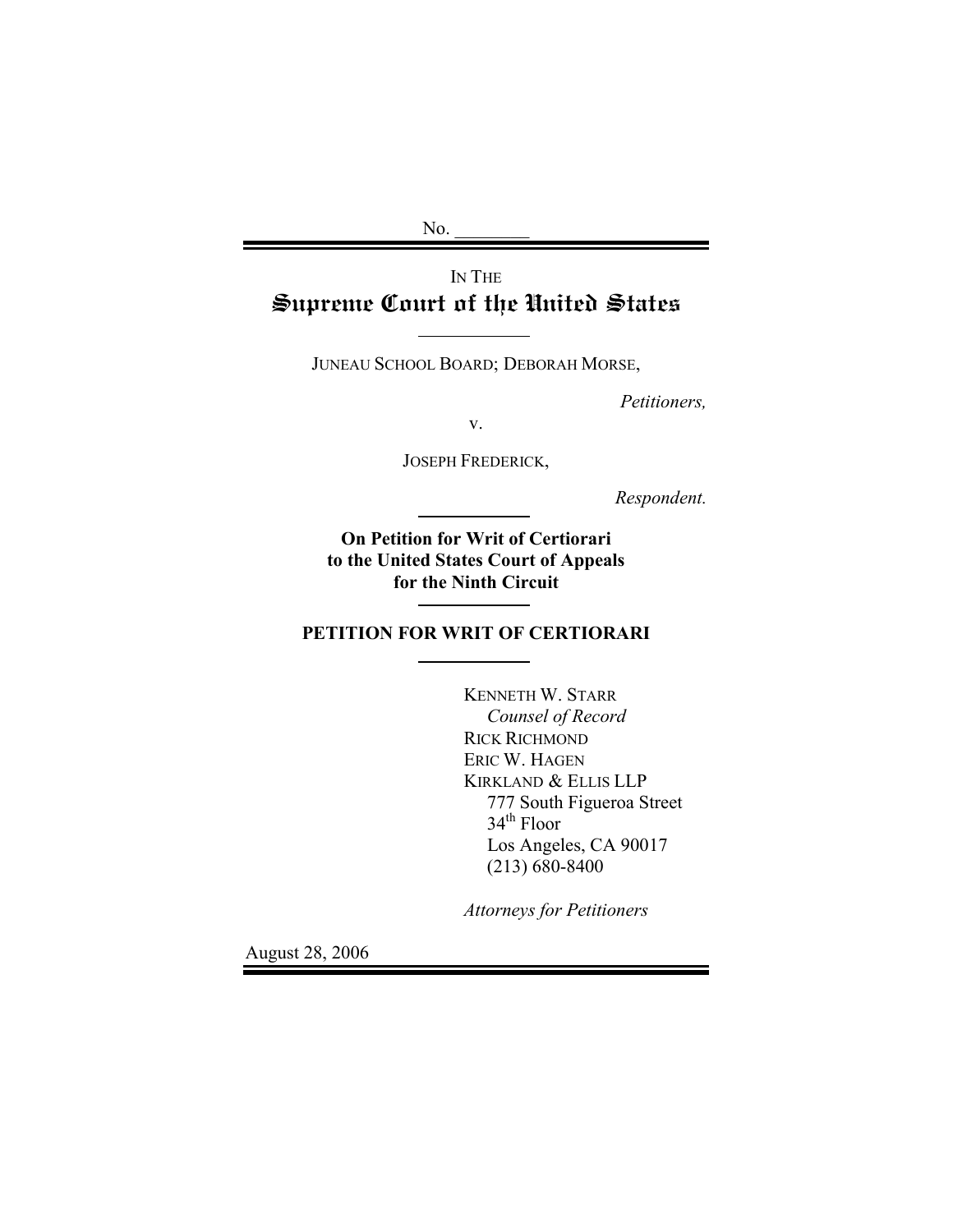#### **QUESTIONS PRESENTED**

<span id="page-1-0"></span>1. Whether the First Amendment allows public schools to prohibit students from displaying messages promoting the use of illegal substances at school-sponsored, facultysupervised events.

2. Whether the Ninth Circuit departed from established principles of qualified immunity in holding that a public high school principal was liable in a damages lawsuit under 42 U.S.C. § 1983 when, pursuant to the school district's policy against displaying messages promoting illegal substances, she disciplined a student for displaying a large banner with a slang marijuana reference at a school-sponsored, facultysupervised event.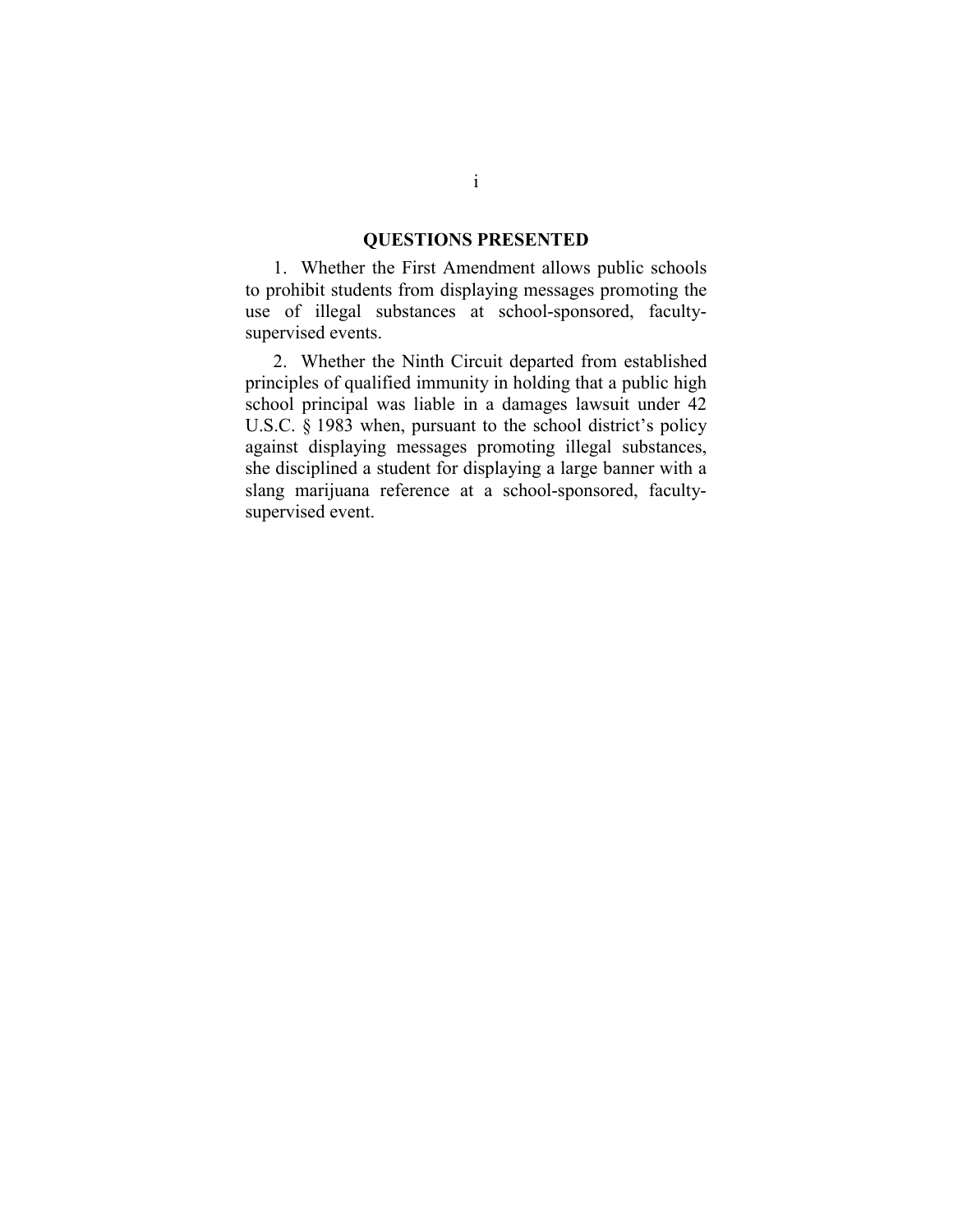# **TABLE OF CONTENTS**

# **Page**

| CONSTITUTIONAL AND STATUTORY<br>PROVISIONS AND SCHOOL DISTRICT                                                                                             |
|------------------------------------------------------------------------------------------------------------------------------------------------------------|
|                                                                                                                                                            |
| $A_{\cdot}$                                                                                                                                                |
| $\mathbf{B}$                                                                                                                                               |
| REASONS FOR GRANTING THE WRIT  11                                                                                                                          |
| THE COURT SHOULD CLARIFY WHETHER<br>$\mathbf{I}$<br>THE FIRST AMENDMENT REQUIRES<br>PUBLIC SCHOOLS TO TOLERATE MIXED<br>MESSAGES ABOUT ILLEGAL DRUG USE 12 |
| THE DECISION BELOW RADICALLY<br>$\mathbf{H}$<br>DEPARTS FROM WELL-ESTABLISHED<br>PRINCIPLES OF QUALIFIED IMMUNITY.  23                                     |
|                                                                                                                                                            |

ii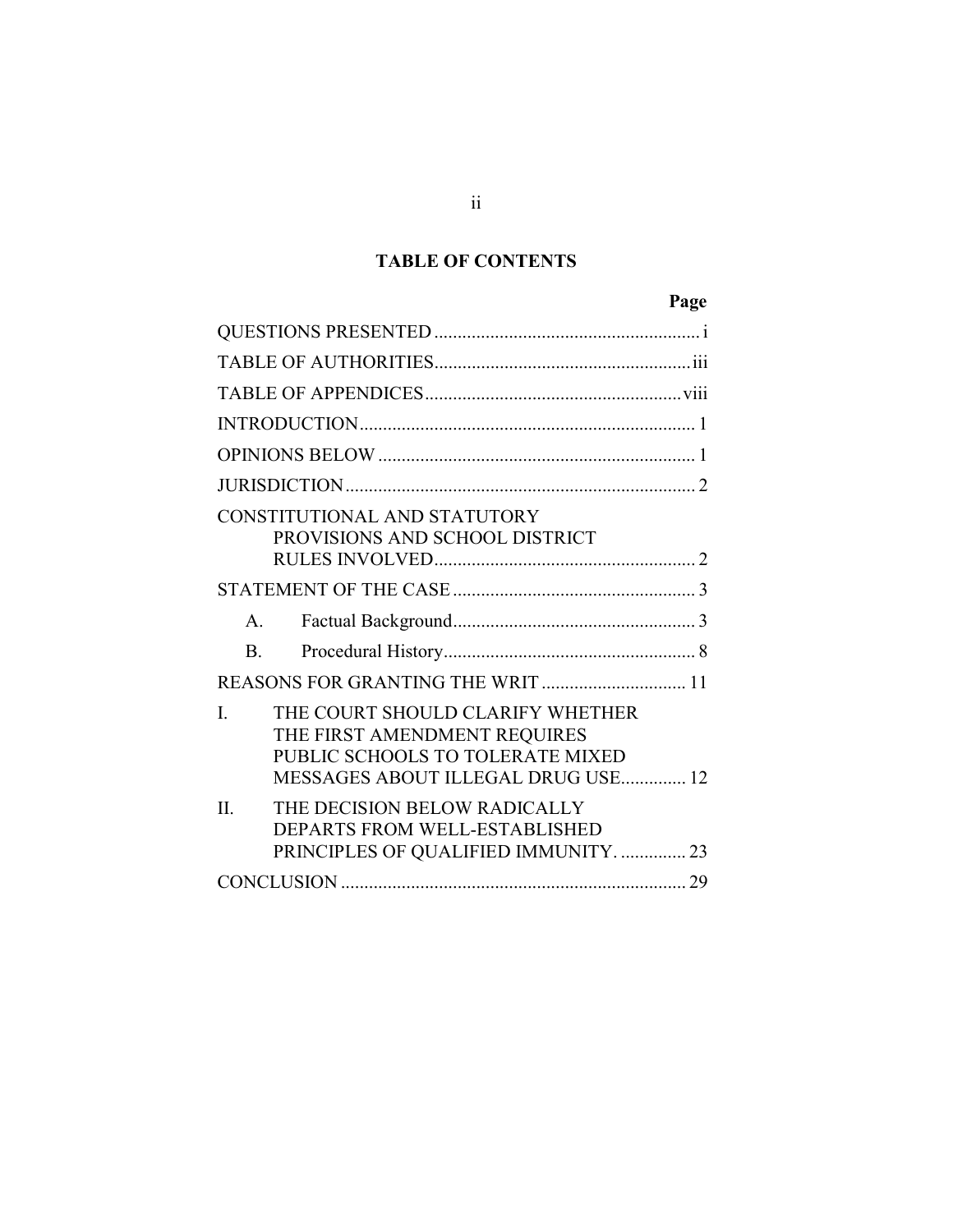## **TABLE OF AUTHORITIES**

**Page(s)** 

## <span id="page-3-0"></span>**Cases**

| Anderson v. Creighton,                                                     |
|----------------------------------------------------------------------------|
| Anheuser-Busch, Inc. v. Schmoke,                                           |
| Bannon v. Sch. Dist. of Palm Beach County,                                 |
| Barber v. Dearborn Pub. Sch.,<br>286 F. Supp. 2d 847 (E.D. Mich. 2003)  15 |
| Bd. of Educ. v. Earls,                                                     |
| Bd. of Educ. v. Pico,                                                      |
| Bethel Sch. Dist. No. 403 v. Fraser,                                       |
| Boroff v. Van Wert City Bd. of Educ.,                                      |
| Davis Next Friend LaShonda D. v. Monroe County Bd.<br>of Educ.,            |
| Gano v. Sch. Dist. No. 411,                                                |
|                                                                            |

iii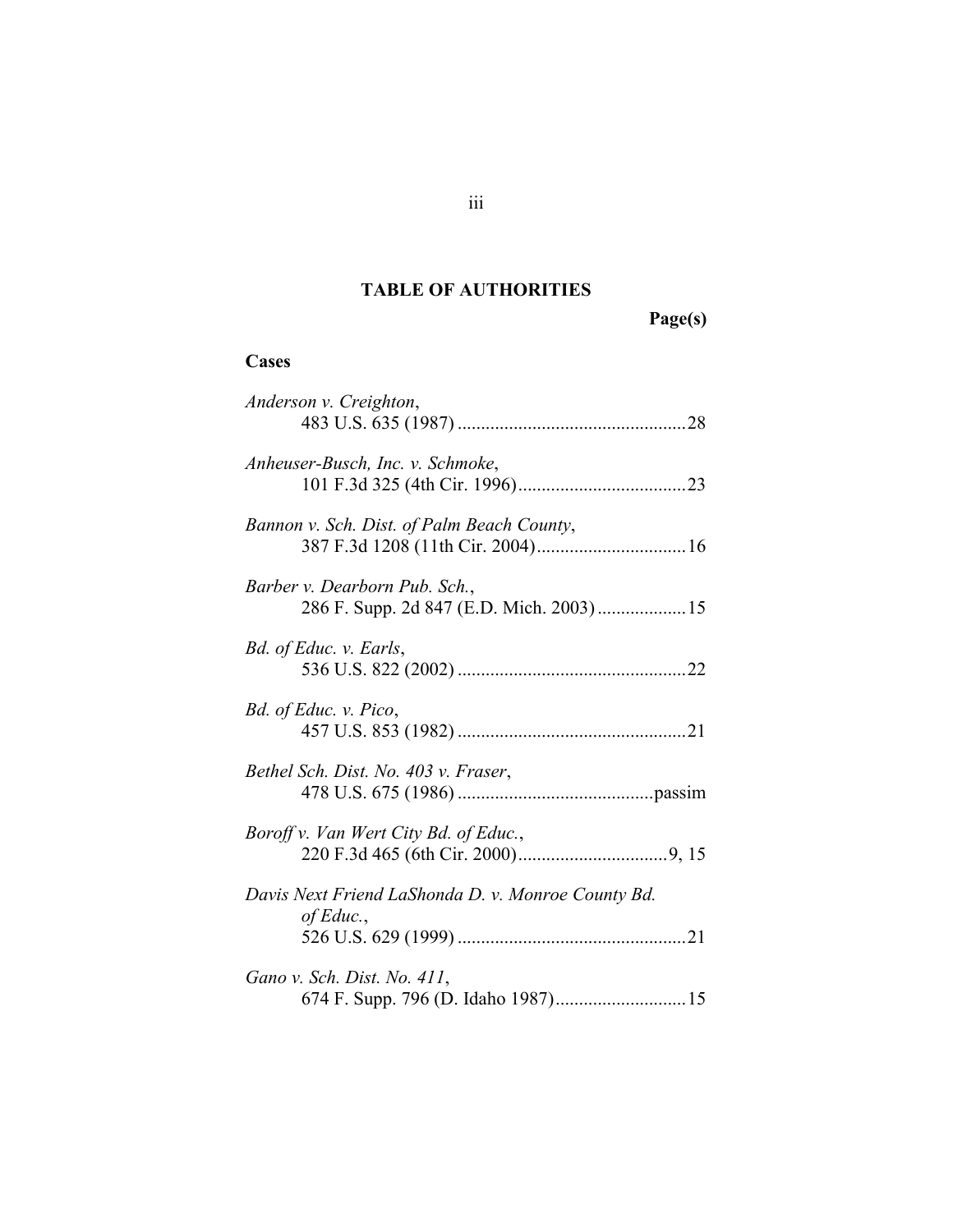| Guiles v. Marineau,                                                         |
|-----------------------------------------------------------------------------|
| Harlow v. Fitzgerald,                                                       |
| Harper v. Poway Unified Sch. Dist.,<br>445 F.3d 1166 (9th Cir. 2006) 14, 26 |
| Hazelwood Sch. Dist. v. Kuhlmeier,                                          |
| Lavine v. Blaine Sch. Dist.,                                                |
| Lorillard Tobacco Co. v. Reilly,                                            |
| McCann v. Fort Zumwalt Sch. Dist.,<br>50 F. Supp. 2d 918 (E.D. Mo. 1999) 16 |
| McIntire v. Bethel Sch.,<br>804 F. Supp. 1415 (W.D. Okla. 1992)  16         |
| New Jersey v. T.L.O.,                                                       |
| Newsome v. Albemarle County Sch. Bd.,                                       |
| Nixon v. N. Local Sch. Dist.,                                               |
| Noy v. State,                                                               |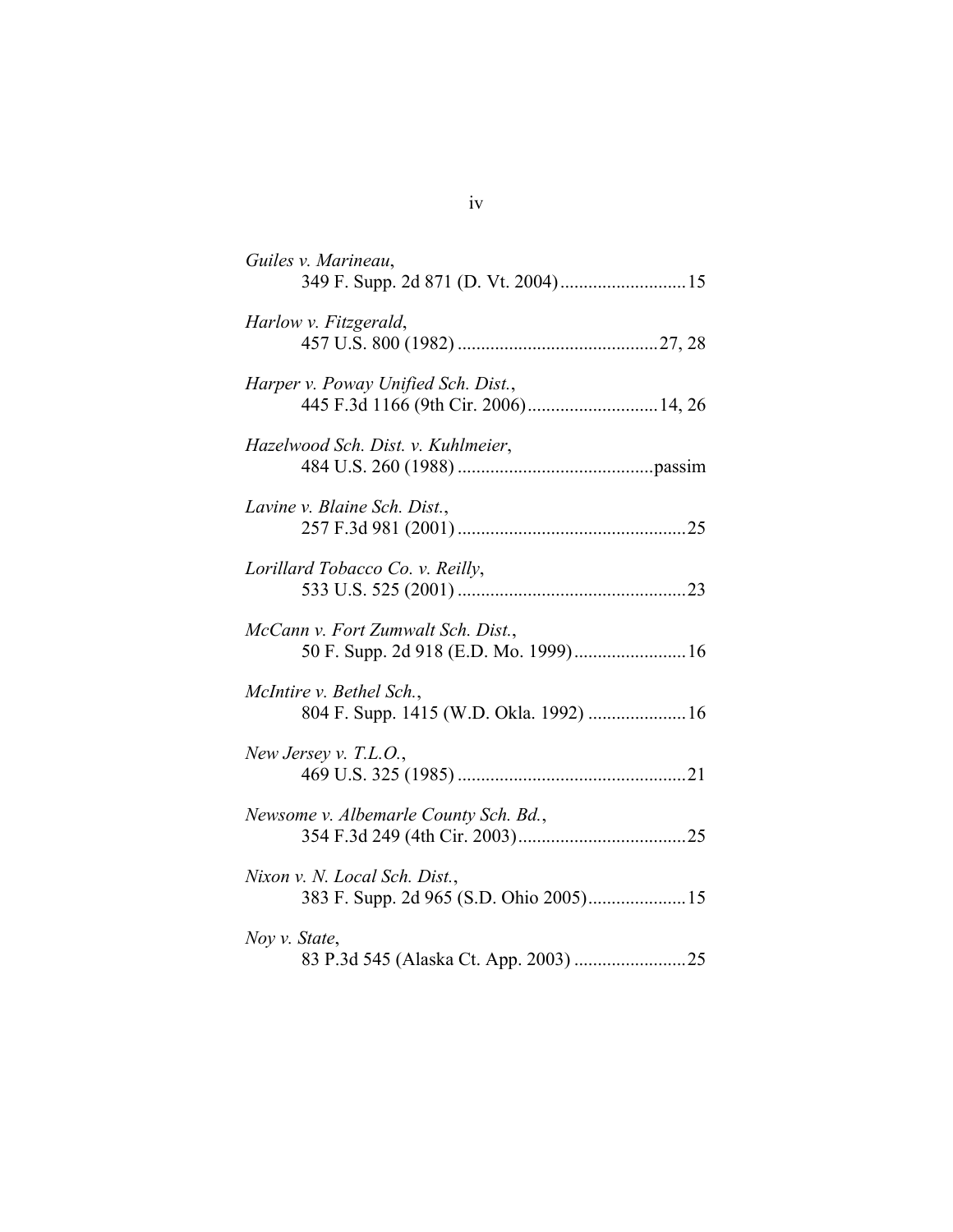| Planned Parenthood of S. Nev., Inc. v. Clark County<br>Sch. Dist., |  |
|--------------------------------------------------------------------|--|
|                                                                    |  |
| Saucier v. Katz,                                                   |  |
| Scott v. Sch. Bd. of Alachua County,                               |  |
| Sypniewski v. Warren Hills Reg'l Bd. of Educ.,                     |  |
| Tinker v. Des Moines Indep. Cmty. Sch. Dist.,                      |  |
| Vernonia Sch. Dist. 47J v. Acton,                                  |  |
| Williams v. Spencer,                                               |  |
| Wilson v. Layne,                                                   |  |
| <b>Constitutional and Statutory Provisions</b>                     |  |
|                                                                    |  |

v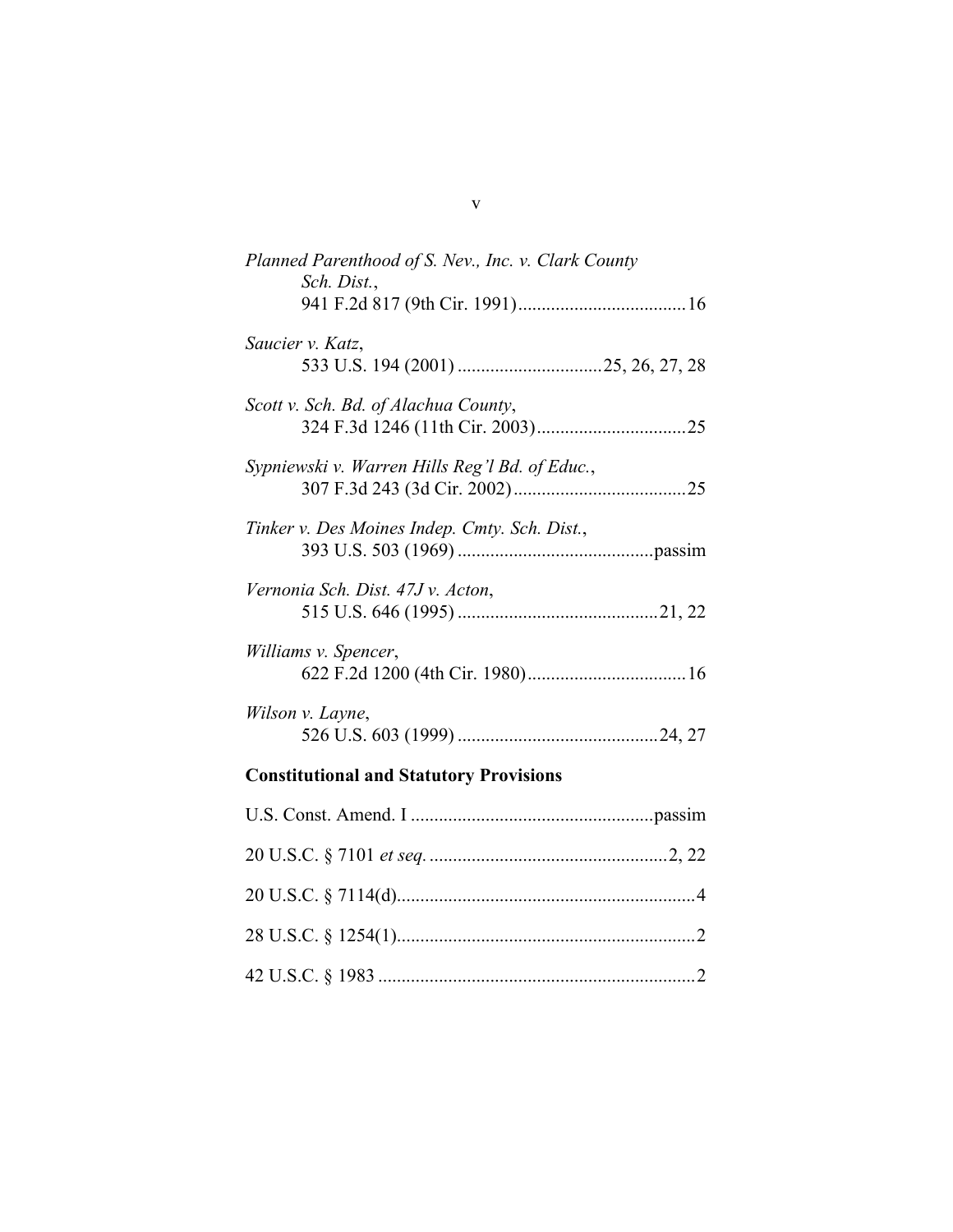## **Other Authorities**

| Arizona School Board Association Manuals,<br>http://lp.ctspublish.com/asba/public/<br>lpext.dll?f=templates&fn=main-h.htm17, 18 |
|---------------------------------------------------------------------------------------------------------------------------------|
| CSBA Sample Administrative Regulation $\S$ AR5132                                                                               |
| Todd A. DeMitchell et al., Dress Codes in the Public<br>Schools: Principals, Policies, and Precepts, 29                         |
|                                                                                                                                 |
| Juneau School Board Policy 5520 3, 23, 24                                                                                       |
|                                                                                                                                 |
|                                                                                                                                 |
| Julia O'Malley, Students and officials discuss teen drug                                                                        |
| Ronna Greff Schneider, Education Law: First<br>Amendment, Due Process and Discrimination                                        |
| <b>TASB Policy Service,</b><br>http://www.tasb.org/services/policy/index.aspx19                                                 |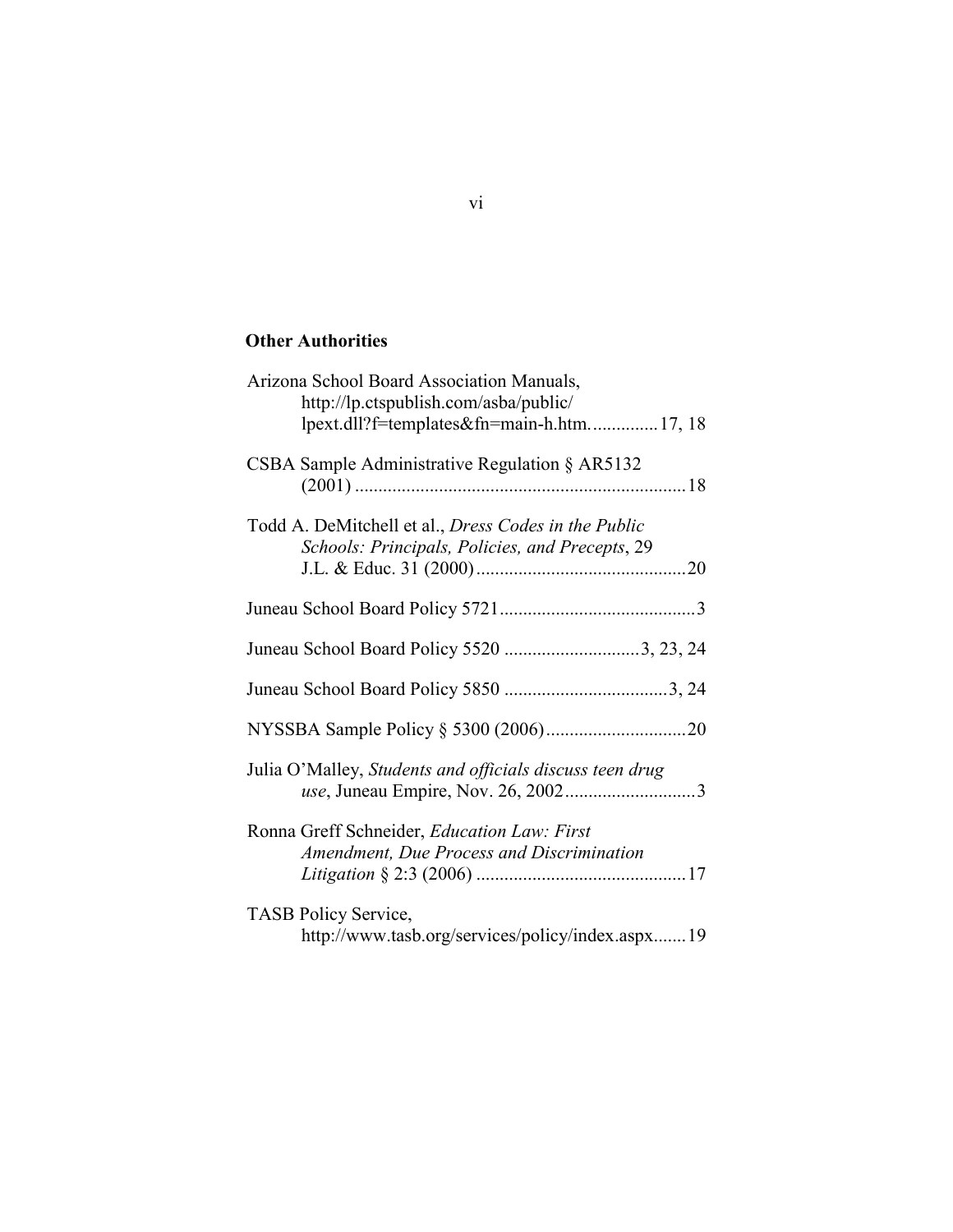| Tex. Educ. Agency, Texas Education Directory,<br>http://askted.tea.state.tx.us/org-bin/                                                                   |
|-----------------------------------------------------------------------------------------------------------------------------------------------------------|
| school/SCHOOL RPT?Y::All::DistDirectory19                                                                                                                 |
| Susannah Barton Tobin, Note, Divining Hazelwood: The<br>Need for a Viewpoint Neutrality Requirement in<br>School Speech Cases, 39 Harv. C.R.-C.L. L. Rev. |
|                                                                                                                                                           |
| U.S. Olympic Comm., Journey of the Olympic Flame:                                                                                                         |
| Wis. Ass'n Sch. Bds., Regulating Dress and Grooming,<br>20                                                                                                |
| Jane E. Workman & Beth Winfrey Freeburg, Safety and<br>Security in a School Environment: The Role of<br>Dress Code Policies, J. Fam. & Consumer Sci.,     |
| Perry A. Zirkel, Censoring or Censuring Student                                                                                                           |
| Speech: A Checklist, 121 Educ. L. Rep. 477                                                                                                                |

# vii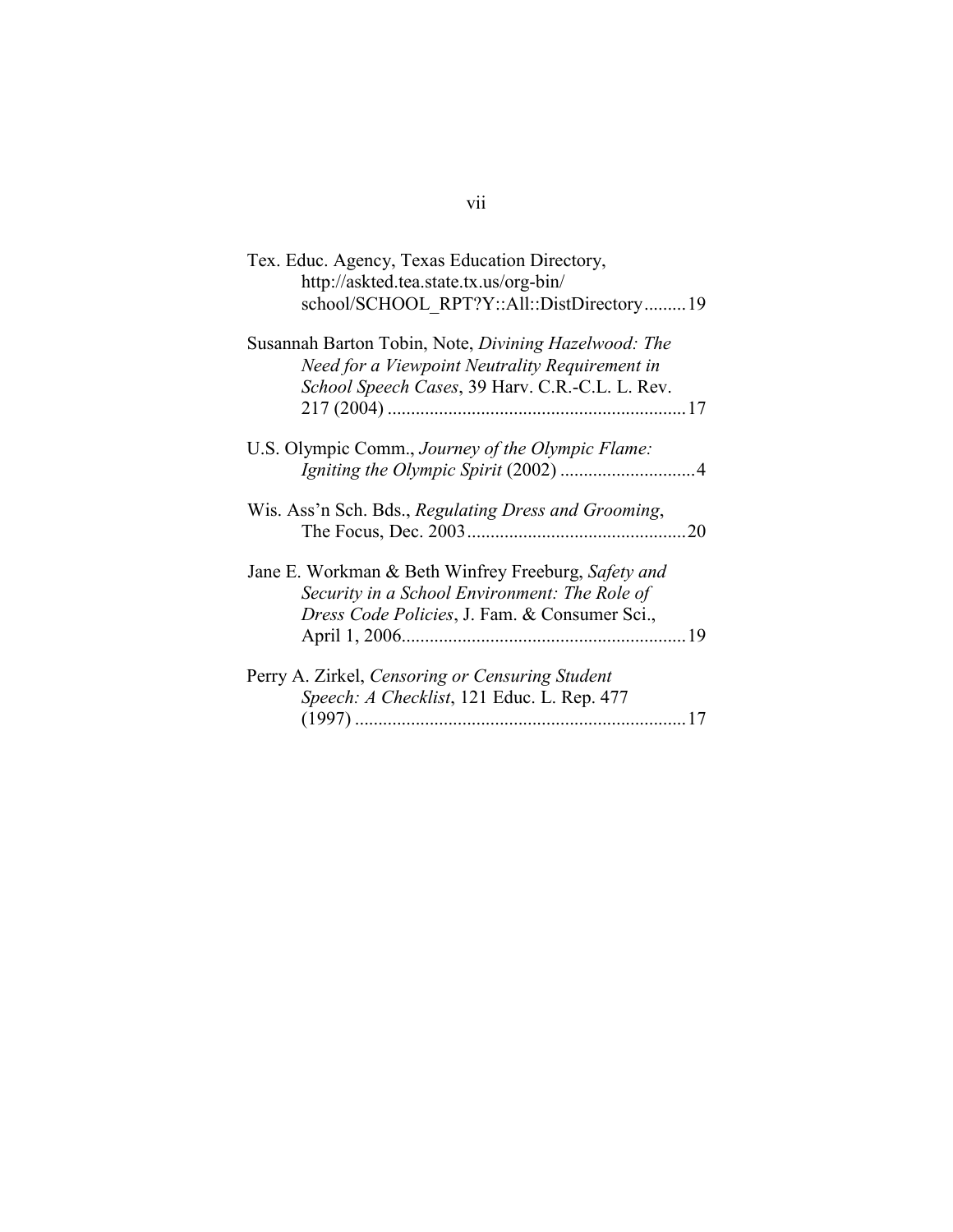# **TABLE OF APPENDICES**

# **Page**

<span id="page-8-0"></span>

| Appendix $A$ — Opinion of the United States Court of<br>Appeals for the Ninth Circuit Dated and Filed                                                | 1a  |
|------------------------------------------------------------------------------------------------------------------------------------------------------|-----|
| Appendix B — Opinion and Order of the United<br>States District Court for the District of Alaska                                                     | 23a |
| Appendix C — Order of the United States District<br>Court for the District of Alaska Dated and Filed on                                              | 41a |
| Appendix $D$ — Judgment of the United States District<br>Court for the District of Alaska Dated May 29,                                              | 43a |
| Appendix $E$ — Order of the United States Court of<br>Appeals for the Ninth Circuit Denying Petition for<br>Rehearing Dated and Filed April 18, 2006 | 45a |
| Appendix $F$ — Selected Provisions of the Safe and<br>Drug-Free Schools and Communities Act, 20                                                      | 47a |
| Appendix $G$ — Selected Policies of the Board of<br>Education, Juneau School District, Regarding                                                     | 52a |
| Appendix H - Superintendent's Decision on Appeal                                                                                                     | 59a |

## viii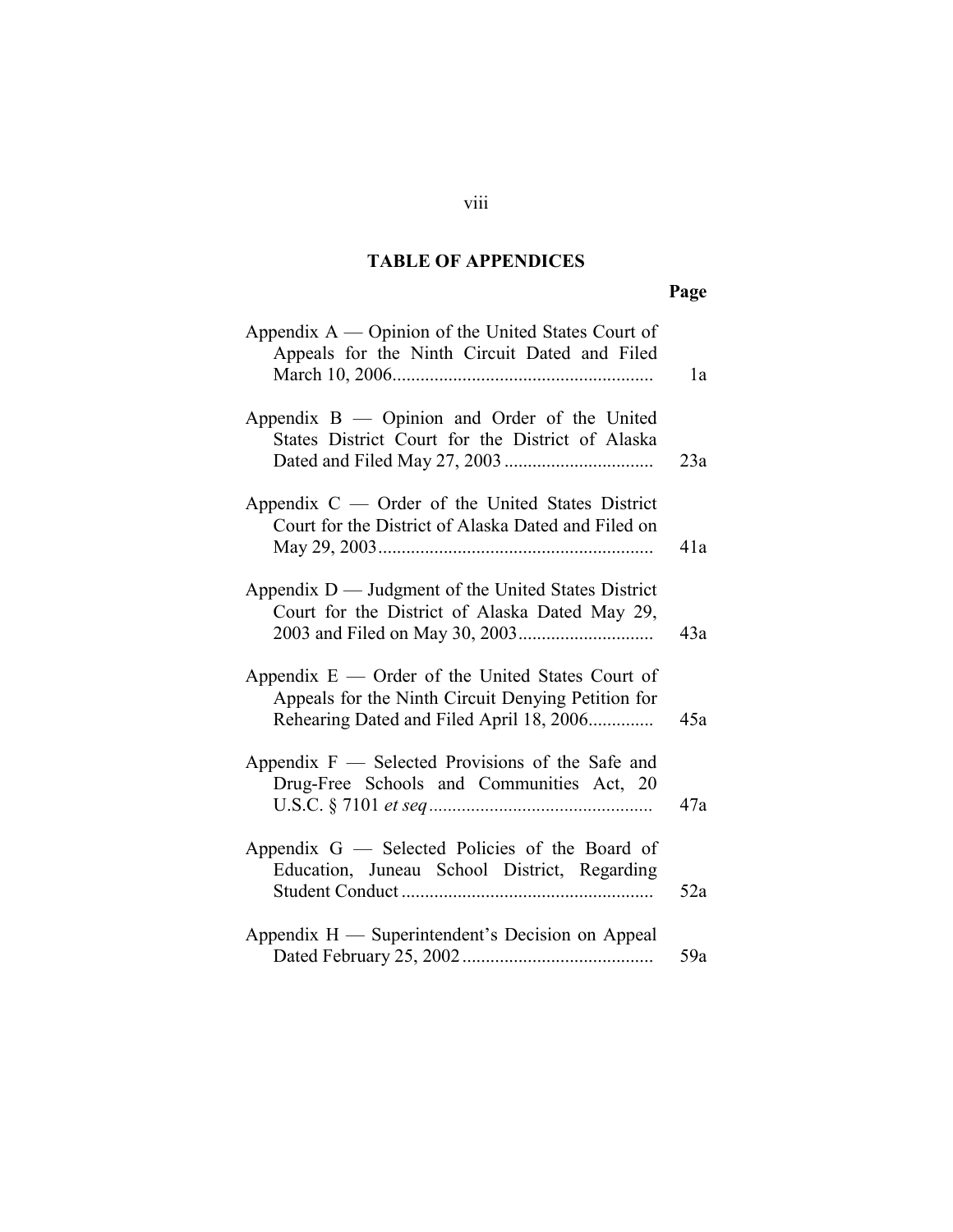| Appendix $I$ — Minutes of the Juneau Board of |       |
|-----------------------------------------------|-------|
|                                               | - 68a |
|                                               |       |
| Appendix J — Photograph of Frederick's "BONG" |       |
|                                               | 70а   |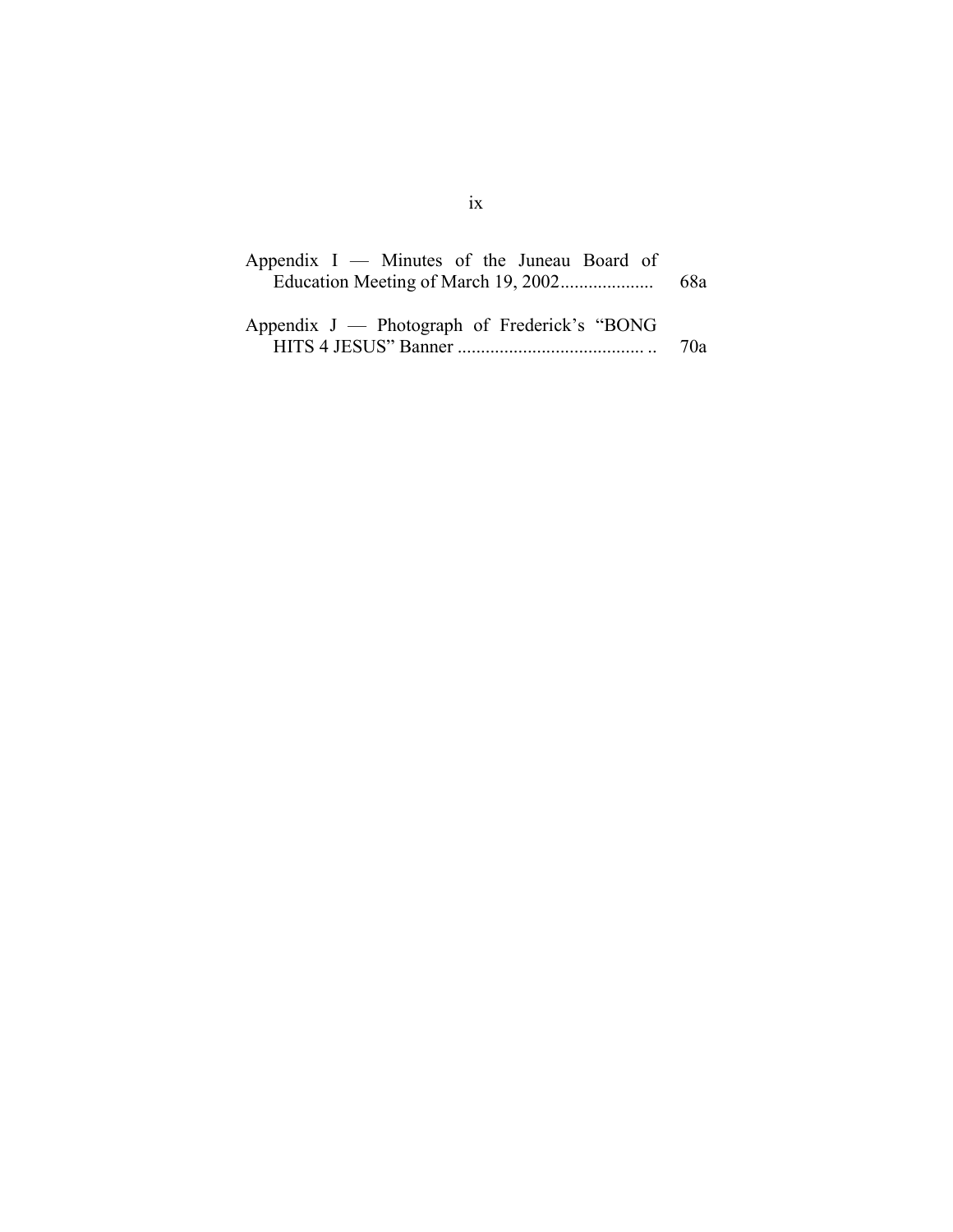#### **INTRODUCTION**

<span id="page-10-0"></span>In a case that has drawn the attention — and triggered the deep concern — of school boards and administrators nationwide, the Ninth Circuit has profoundly upset settled understandings of First Amendment and qualified immunity principles. The decision below subjects a public high school principal to personal liability for disciplining a student who displayed a banner expressing positive sentiments about illegal drug use at a school-sponsored and faculty-supervised event taking place on and adjacent to school grounds during school hours. Principal Deborah Morse was enforcing a school policy against displaying messages that promote illegal substances — a policy that is common in schools across the nation. For that entirely appropriate action, she faces the potential for ruinous liability.

School officials are now faced with a confusing, if not alarming, message. They are responsible for teaching students about the dangers of illegal drugs. But they also must tolerate pro-drug messages in the face of threats of draconian civil damages lawsuits. This is wildly wrong. And this Court should say so.

Not since *Hazelwood School District v. Kuhlmeier*, 484 U.S. 260 (1988), has the Court had occasion to provide guidance to public schools — and to parents and students with respect to the delicate balance between students' constitutional rights, on the one hand, and the solemn duty of school administrators, on the other, to maintain order and instill fundamental values in the challenging context of public education. In light of the Ninth Circuit's double-barreled, destabilizing decision in this vital arena of our national life, this Court's authoritative guidance is badly needed.

#### **OPINIONS BELOW**

The orders and judgment of the United States District Court for the District of Alaska (per Sedwick, C.J.) granting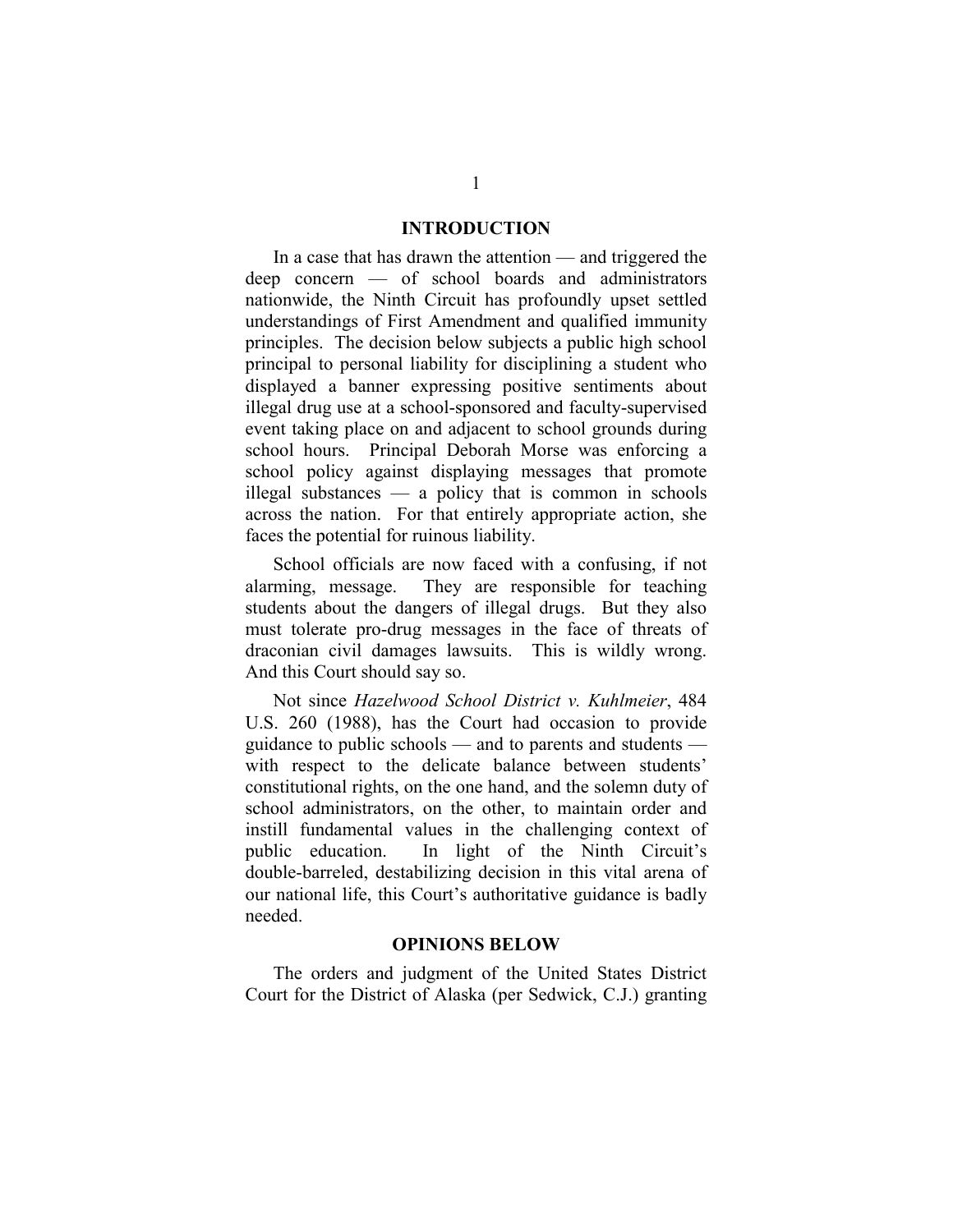<span id="page-11-0"></span>petitioners' summary judgment motion are reprinted at App. 23a-44a and are not otherwise published. The Ninth Circuit's decision (per Kleinfeld, J., joined by Hall and Wardlaw, JJ.) reversing the district court is reprinted at App. 1a-22a and is published at 439 F.3d 1114. The court of appeals' order denying rehearing and rehearing en banc is reprinted at App. 45a-46a and is not otherwise published.

#### **JURISDICTION**

The Ninth Circuit rendered its decision on March 10, 2006, and denied rehearing and rehearing en banc on April 18, 2006. Justice Kennedy subsequently extended the time to file this petition for a writ of certiorari to and including August 28, 2006. Petitioners invoke this Court's jurisdiction under 28 U.S.C. § 1254(1).

### **CONSTITUTIONAL AND STATUTORY PROVISIONS AND SCHOOL DISTRICT RULES INVOLVED**

The First Amendment to the United States Constitution provides, in pertinent part:

Congress shall make no law . . . abridging the freedom of speech . . . .

Title 20, Sections 7101 *et seq.* of the United States Code, codifies the Safe and Drug-Free Schools and Communities Act, pertinent parts of which are reprinted at App. 47a-51a.

Title 42, Section 1983 of the United States Code provides, in pertinent part:

Every person who, under color of any statute, ordinance, regulation, custom, or usage, of any State . . . , subjects, or causes to be subjected, any citizen of the United States . . . to the deprivation of any rights, privileges, or immunities secured by the Constitution and laws, shall be liable to the party injured in an action at law, suit in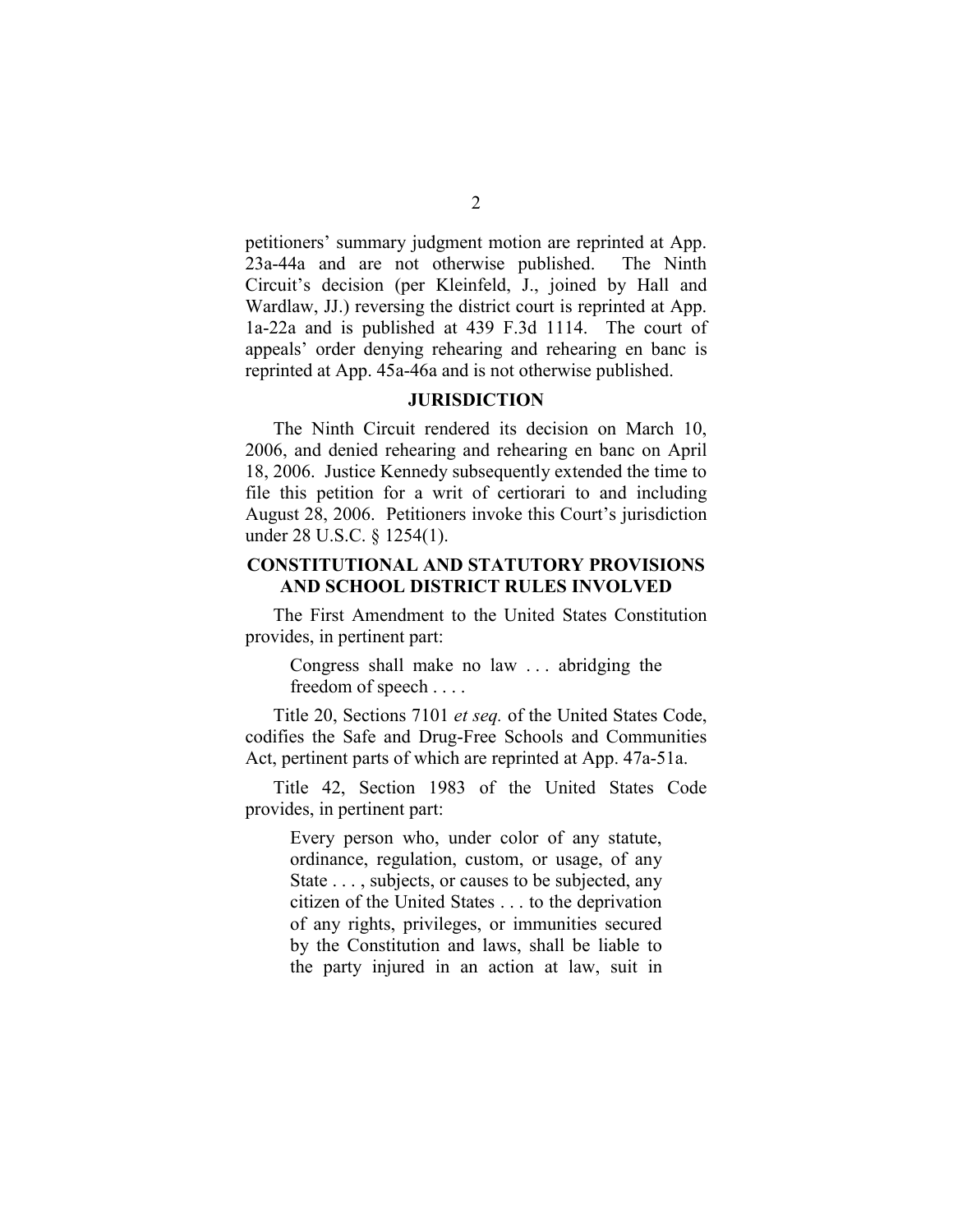equity, or other proper proceeding for redress, . . . .

Juneau School Board Policy 5520, reprinted at App. 53a-54a, states, in pertinent part:

The Board specifically prohibits any assembly or public expression that . . . advocates the use of substances that are illegal to minors . . . .

Juneau School Board Policy 5721, reprinted at App. 54a-57a, states, in pertinent part:

The distribution on school premises of the following types of materials is prohibited: materials that . . . advocate the use by minors of any illegal substance or material . . . .

Juneau School Board Policy 5850, reprinted at App. 58a, states, in pertinent part:

Pupils who participate in approved social events and class trips are subject to district rules for student conduct; infractions of those rules will be subject to discipline in the same manner as are infractions of rules during the regular school program.

### **STATEMENT OF THE CASE**

#### **A. Factual Background**

 $\overline{a}$ 

1. Surveys of Juneau, Alaska teenagers indicate that at least 60% use marijuana before graduating from high school, which is above the national average. Julia O'Malley, *Students and officials discuss teen drug use*, Juneau Empire, Nov. 26, 2002.<sup>1</sup> In response to concerns about teenage

<sup>1</sup> This article was included in the Ninth Circuit record as part of Appellant's Excerpts of Record at 43 and Appellees' Supplemental Excerpts of Record ("SER") at 37-43.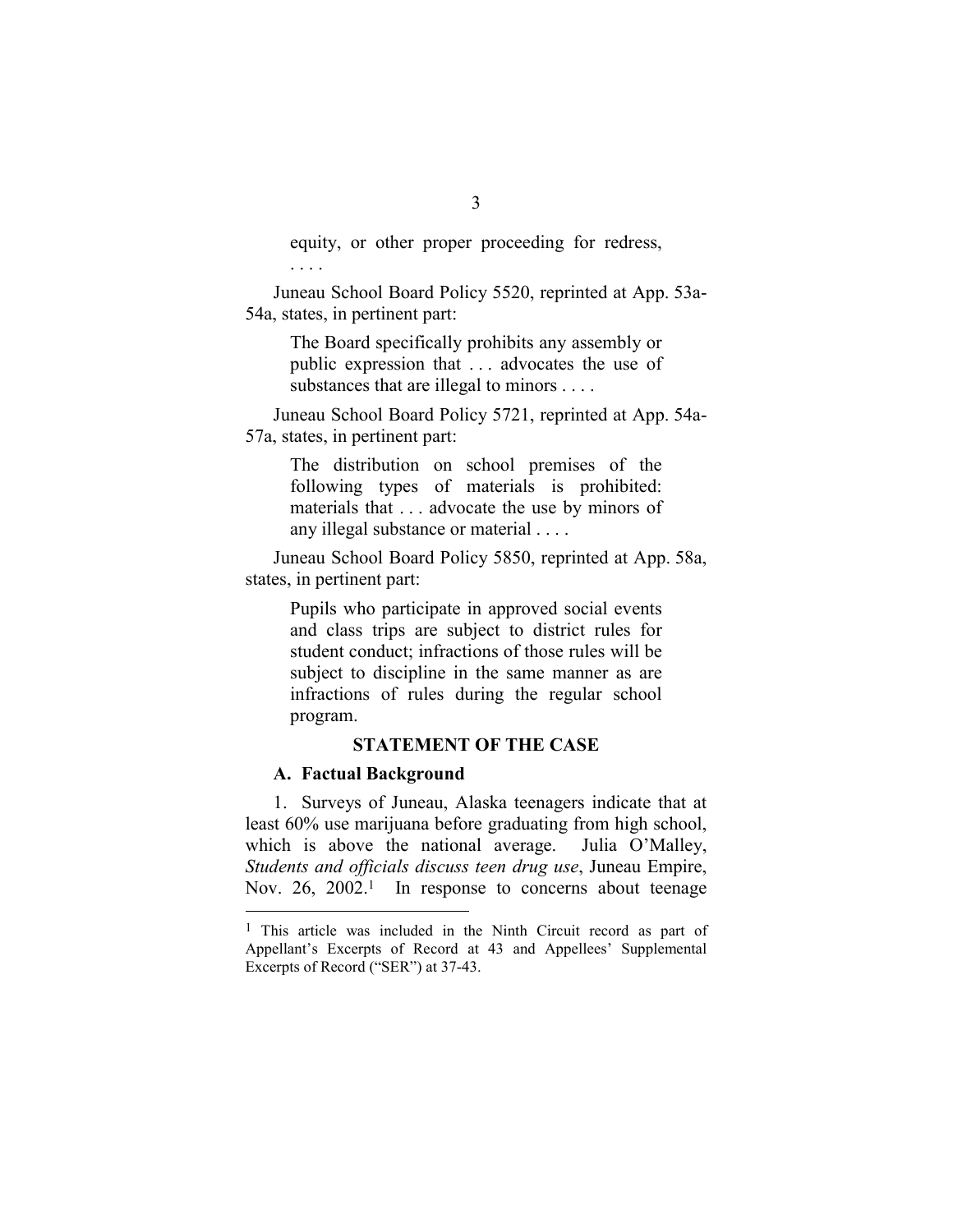<span id="page-13-0"></span>substance abuse, the Juneau School Board promulgated a district-wide health and safety curriculum that emphasizes the dangers of illegal drug and alcohol use. SER 11, 18. The Board also established detailed policies for prevention, intervention, and discipline of students engaging in the illegal use or possession of drugs or alcohol. SER 19-26. In connection with these policies, the Board prohibits the display of materials that advertise or advocate the use of illegal drugs or alcohol on campus and at all school-sponsored events,whether on or off campus. App. 52a-58a. These policies are consistent with both state and federal law, including 20 U.S.C. § 7114(d)(6), which requires school districts receiving funds through the Safe and Drug Free Schools and Communities Act to certify periodically that their programs "convey a clear and consistent message that . . . illegal use of drugs [is] wrong and harmful." App. 49a.

2. Against this background, Principal Deborah Morse of the Juneau-Douglas High School was confronted with a flagrant violation of the school policies pertaining to pro-drug messages. The violation occurred during a schoolsponsored and faculty-supervised event that took place on and adjacent to school grounds during school hours. The event was the Olympic Torch Relay, which came to Juneau on January 24, 2002.<sup>2</sup> Believing that the event had both

<span id="page-13-1"></span><sup>2</sup> The Olympic Torch Relay is a long-standing Olympic tradition with roots in ancient Greece. *See generally* U.S. Olympic Comm., *Journey of the Olympic Flame: Igniting the Olympic Spirit* (2002). Every two years, in advance of the Olympic games, a ceremonial torch is ignited in Olympia, Greece and then travels to and throughout the country hosting the Olympic games. *Id.* at 9-10. The torch remains lit throughout its journey as thousands of torchbearers pass it from one to another until it reaches its final destination — the cauldron at the site of the opening ceremony for the Olympic games. *Id.* In 2002, the Winter Olympics took place in Salt Lake City, Utah. *Id.* at 123. January 24, 2002 marked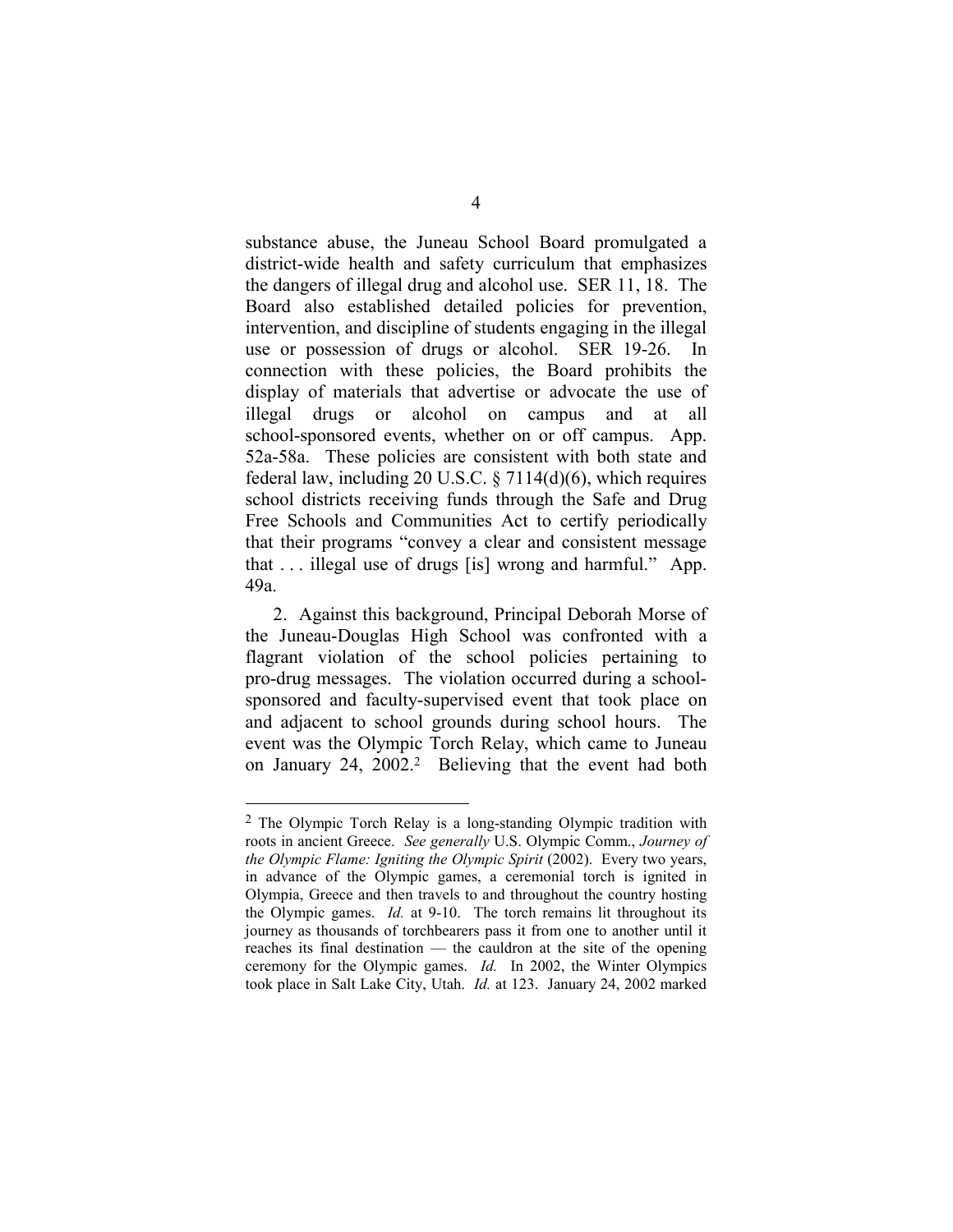noteworthy educational value and high significance to the community, the Juneau School District allowed students to observe the relay. App. 34a. The district also allocated funds to transport students from schools not along the relay route to locations w[he](#page-14-0)re they could view this memorable event. SER 4-5.

The Juneau-Douglas High School was located along the Olympic Torch Relay route. App. 24a. After classes started on the morning of the event, Juneau-Douglas High School administrators and teachers accompanied students from their classrooms to view the relay as it passed in front of the school. App. 24a-25a, 34a. While teachers were given the option of allowing their students to take part in this event on a class-by-class basis, Principal Morse was unaware of any teachers who declined to let their classes participate. SER 5- 6, 70-77. Once outside the classroom, there was only one place where Juneau-Douglas High School students were allowed to be — in front of the school, either on campus or lined along either side of the street.<sup>3</sup> SER 6, 78-80.

<span id="page-14-0"></span>During the event, high school cheerleaders were out in uniform to greet the torchbearers. App. 34a. The high school pep band played. *Id.* And four high school students, representing various segments of the student body, acted as

the first time in Olympic history that the Olympic Torch Relay ever visited Alaska. *Id.* at 145. After landing in Juneau, the flame was welcomed by Tlingit Clan dancers, transported in a native canoe around Gastineau Channel, and then carried through several miles of Juneau's streets, including past the state Capitol, *id.*, and, as relevant here, the Juneau-Douglas High School.

<sup>&</sup>lt;sup>3</sup> Because this event took place on and adjacent to school grounds, and because students remained under faculty supervision and were not otherwise released from school, the school did not require parental permission slips.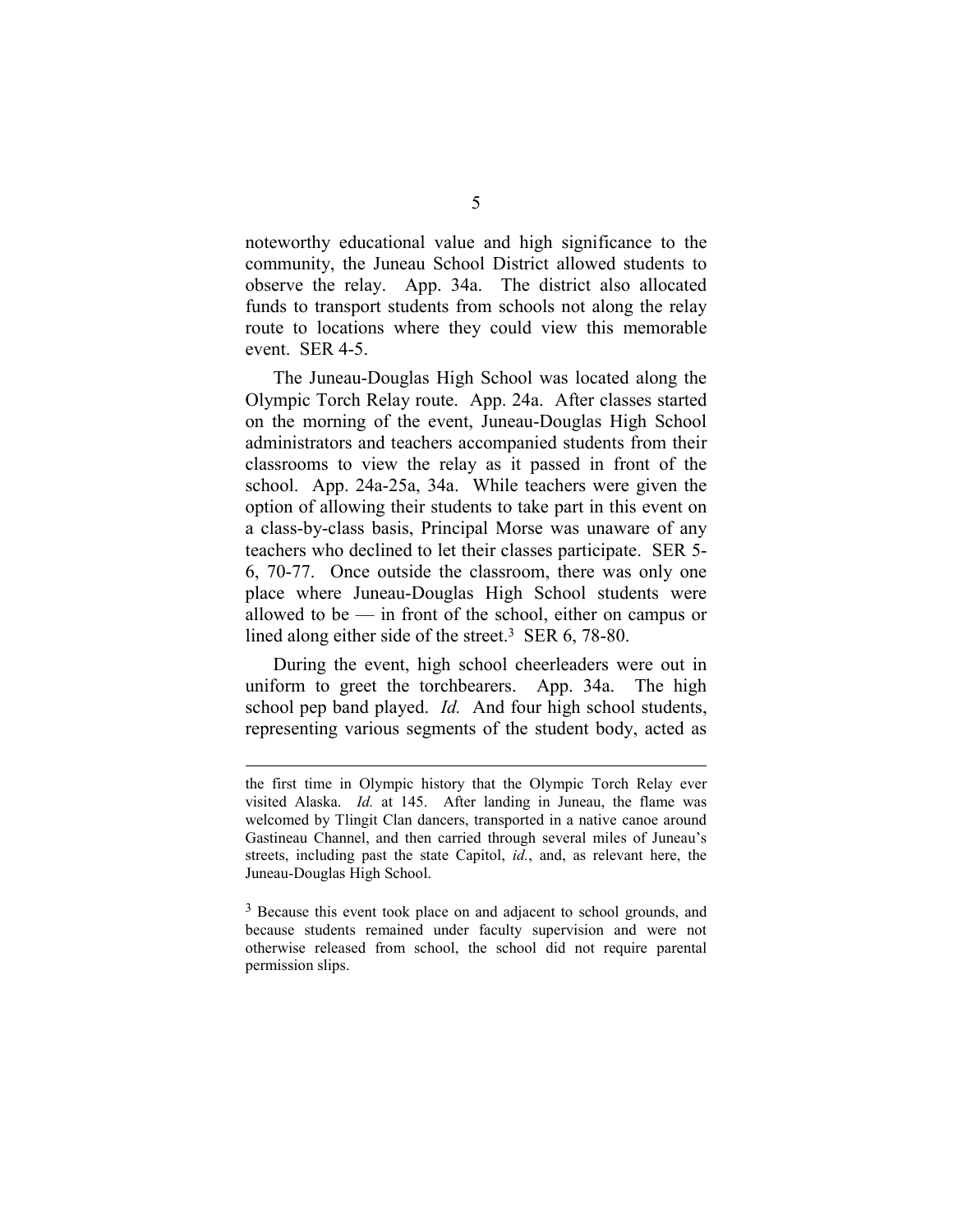torchbearers, carrying the torch in front of the school as a small part of the 11,500-person chain of torchbearers who transported the torch along the 13,500-mile relay route. SER 5; U.S. Olympic Comm., *supra*, at 183.

3. Joseph Frederick, a Jun[ea](#page-15-0)u-Douglas High School student, and several of his schoolmates positioned themselves on the sidewalk opposite the campus. App. 25a. As the torchbearers and television camera crews approached the school, Frederick and his friends unfurled a large banner emblazoned with the phrase "BONG HITS 4 JESUS." *Id.* "Bong" is a slang term for drug paraphernalia commonly used for smoking marijuana. App. 4a; SER 7, 126. A "bong hit" is slang for inhaling marijuana from such a device. App. 4a; SER 7. The term "bong hits" is widely understood by high school students and others as referring to smoking marijuana. App. 38a; SER 7. Frederick's banner, roughly 20-feet long,4 was clearly visible to the large number of students on campus. App. 70a; SER 7.

Prior to displaying the banner, Frederick had been absent from school. App. 25a. And while Frederick might have selected any number of locations to unfurl his banner along the several-mile journey of the relay, Frederick chose instead to insert himself in front of the student body and to display the banner where it would be in full view of his fellow students.

Principal Morse approached Frederick and his friends and asked them to take down the banner. *Id.* While other students complied with the directive, Frederick continued to hold the banner and refused to take it down. *Id.* Frederick claimed he had a First Amendment right to display the

<span id="page-15-0"></span><sup>4</sup> While Frederick's banner was not actually measured, a photograph taken of the incident shows approximately ten people standing shoulderto-shoulder behind the banner. App. 70a.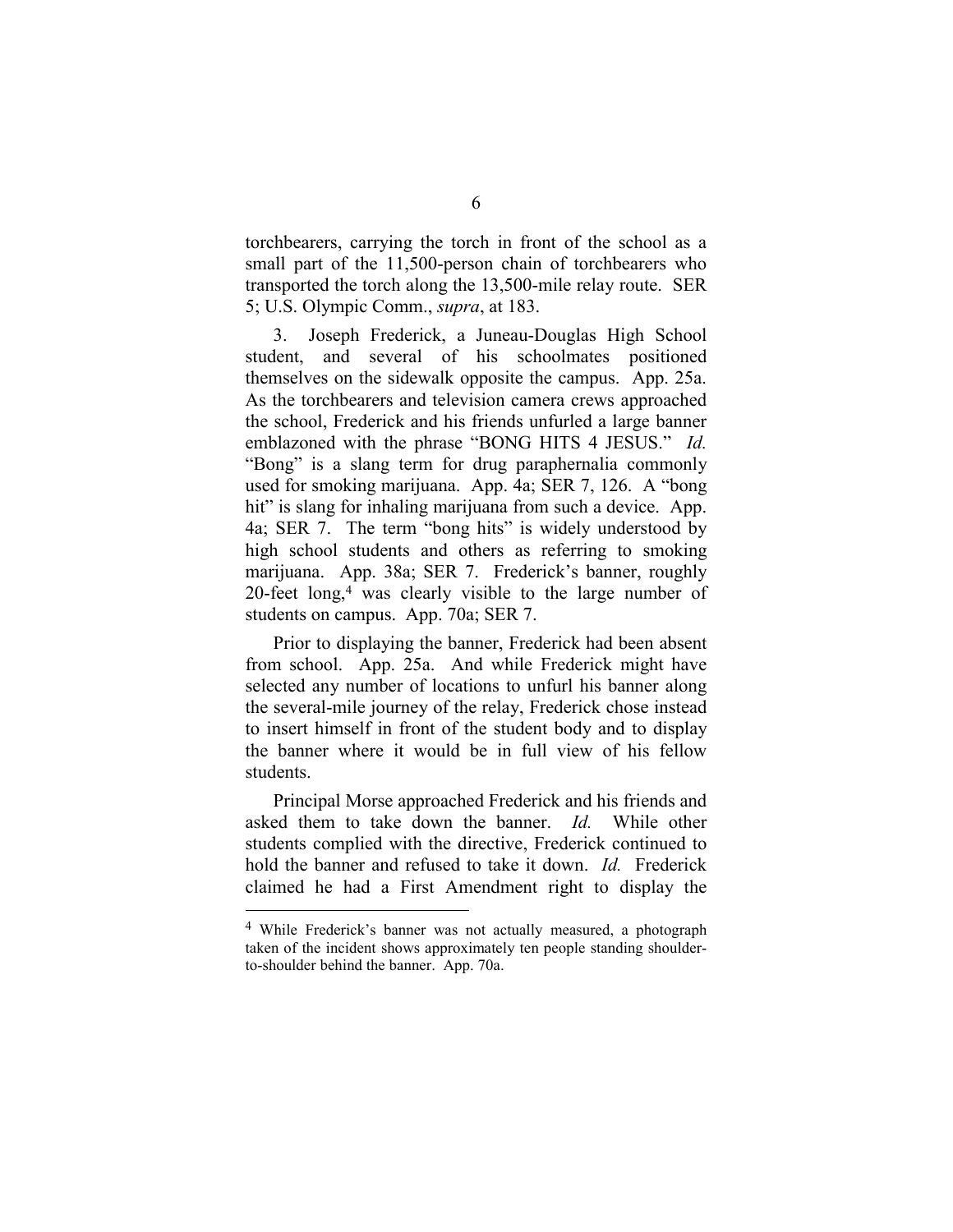banner beca[use](#page-16-0) he was not physically on campus. App. 2a-3a; SER 7-8. Principal Morse responded to Frederick that he was participating in a school activity and that the banner was inappropriate. App. 3a. When Frederick still refused to put the banner down, Principal Morse confiscated it and instructed Frederick to accompany her to her office. App. 25a. Frederick walked the other way. *Id.* 

Frederick was later removed from class and brought to the principal's office.5 Principal Morse again explained that the banner was inappropriate in that it violated the school's policy against displaying offensive material, including material that advertises or promotes the use of illegal drugs. App. 3a; SER 8-9. After further discussing the incident with a defiant and uncooperative Frederick, Principal Morse suspended him for ten days based on multiple counts, including refusal to respond to a staff directive, truancy/ skipping, defiance/disruptive behavior, and refusal to cooperate, in addition to the underlying charge of displaying the offensive banner.6 App. 59a, 66a-67a.

<sup>5</sup> The parties' versions of the events in question differ in that Frederick claims he went to Principal Morse's office on his own, whereas Principal Morse contends that she had to look up Frederick's schedule and remove him from class. *Id.* Ne[ith](#page-16-1)er the district court nor the court of appeals deemed it necessary to resolve this factual dispute.

<span id="page-16-1"></span><span id="page-16-0"></span><sup>6</sup> Frederick claims that his suspension was increased from five days to ten days because he quoted Thomas Jefferson in his (Frederick's) colloquy with Principal Morse. App. 3a. For her part, Principal Morse does not recall such a quote and denies punishing Frederick on such grounds. *Id.* Indeed, school records are devoid of any evidence that Frederick was suspended for quoting Mr. Jefferson. As noted by the district court, Frederick's own testimony was to the effect that his suspension was enhanced for his refusal to cooperate. App. 38a-39a. In any event, the Ninth Circuit ultimately concluded that any dispute over the purported punishment for quoting Mr. Jefferson was immaterial. App. 3a.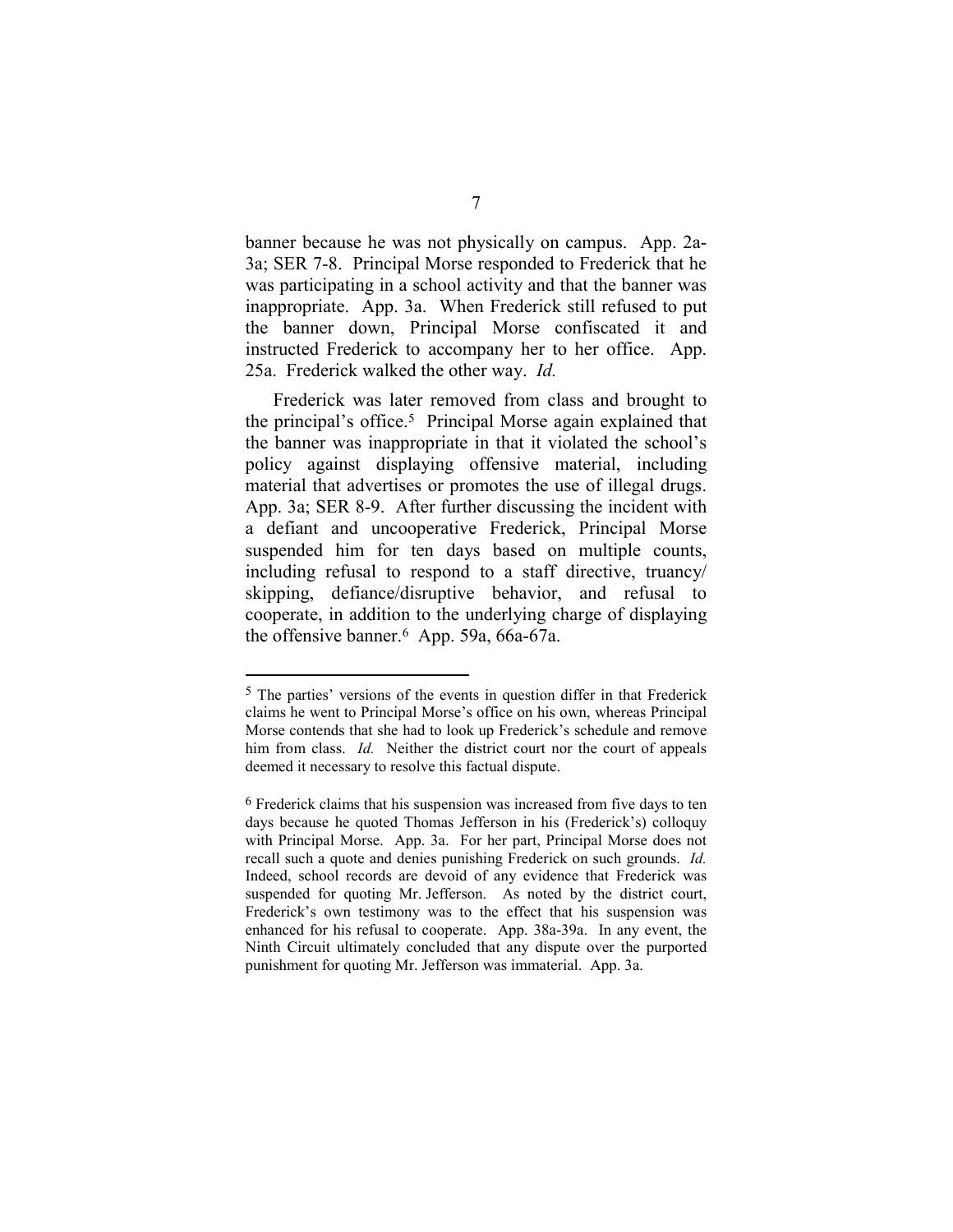<span id="page-17-0"></span>Following the banner episode, school personnel reported incidents of pro-drug graffiti in the halls and on school grounds. App. 2a; SER 68.

#### **B. Procedural History**

1. Frederick appealed his suspension to Superintendent Gary Bader. App. 25a. In a seven-page response analyzing Principal Morse's discipline of Frederick in view of school board policies and this Court's precedents, Superintendent Bader upheld the P[rin](#page-17-1)cipal's decision. App. 59a-67a. He did, however, reduce the suspension to time served (eight days). App. 25a, 67a.

2. Frederick appealed to the School Board. App. 26a. Following a lengthy hearing that included witness testimony and legal argument from counsel for Frederick and for the district administration, the School Board unanimously upheld Superintendent Bader's decision. App. 26a, 69a.

3. Frederick filed suit in the United States District Court for the District of Alaska. On May 27, 2003, following cross-motions for summary judgment, Chief Judge John W. Sedwick issued an opinion granting petitioners' motion. App. 23a-40a; *see also* App. 41a-42a. On May 30, 2003, the district court entered judgment dismissing the action. App 43a-44a.

<span id="page-17-1"></span>Chief Judge Sedwick concluded that petitioners did not in any fashion violate Frederick's First Amendment rights. The district court reasoned that the banner's message could be constitutionally prohibited under this Court's ruling in *Bethel School District No. 403 v. Fraser*, 478 U.S. 675 (1986). App. 33a-38a. *Fraser*, the district court explained, allows a public school to regulate speech that it reasonably interprets as "plainly offensive" because such speech "might undermine the school's basic educational mission." App. 36a. The court noted that Frederick's banner "directly contravened the Board's policies relating to drug abuse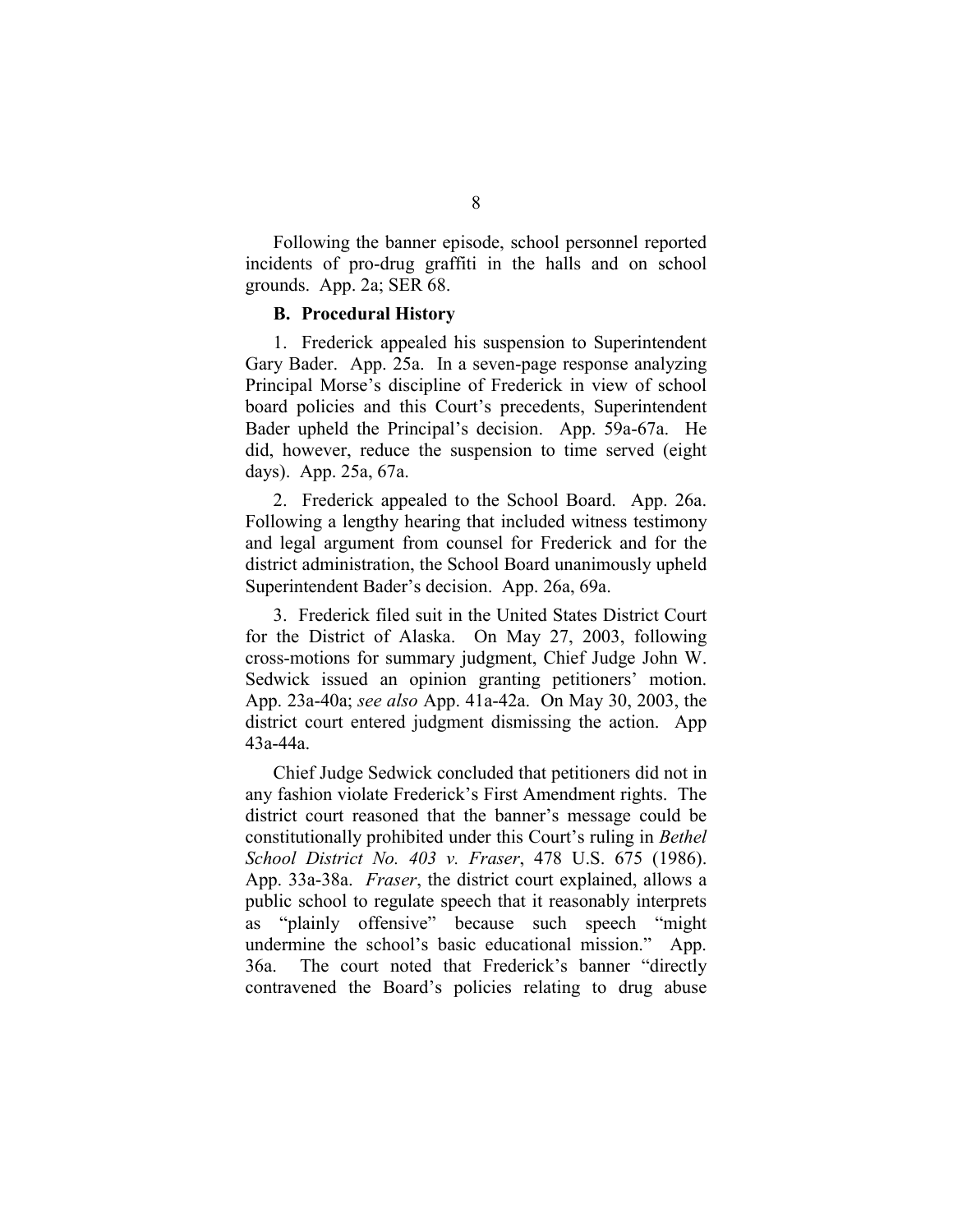prevention" and thus interfered with the school's educational mission to deter illegal drug use. App. 35a-36a. The court highlighted the broad interpretations given to *Fraser*, such as in *Boroff v. Van Wert City Board of Education*, 220 F.3d 465 (6th Cir. 2000), where the Sixth Circuit concluded that a school could prohibit t-shirts depicting a rock band that promoted a drug-using lifestyle. App. 36a.

The district court further observed that *Tinker v. Des Moines Independent Community School District*, 393 U.S. 503 (1969), justified Principal Morse's actions. App. 35a-36a. In the court's view, *Tinker* allows schools to curtail speech that interferes with a school's work and, "[w]ithout a doubt, part of the school's work is to deter drug and alcohol abuse." App. 36a. Underlying the court's First Amendment analysis was an acknowledgement of the importance of deferring to school administrators' reasonable judgments where, as here, Frederick chose to display his banner at a "school-sponsored" activity. App. 33a-38a.

The district court also concluded, under both this Court's precedents and Alaska law, that petitioners were immune from any claim for money damages. App. 27a-32a. The court noted that (i) there was no case law on point to establish that Principal Morse's actions were unconstitutional; (ii) the cases cited by Frederick were all distinguishable; and (iii) Principal Morse's actions were not "so far-fetched as to make the illegality apparent." App. 27a-30a. Quite the contrary, the court observed that existing case law "shows that it was objectively reasonable for defendants to believe that their actions were proper." App. 28a.

4. On appeal, the Ninth Circuit reversed. The court of appeals found that the incident occurred while Frederick was a student and school was in session and that, accordingly, the case was to be resolved by applying "student speech"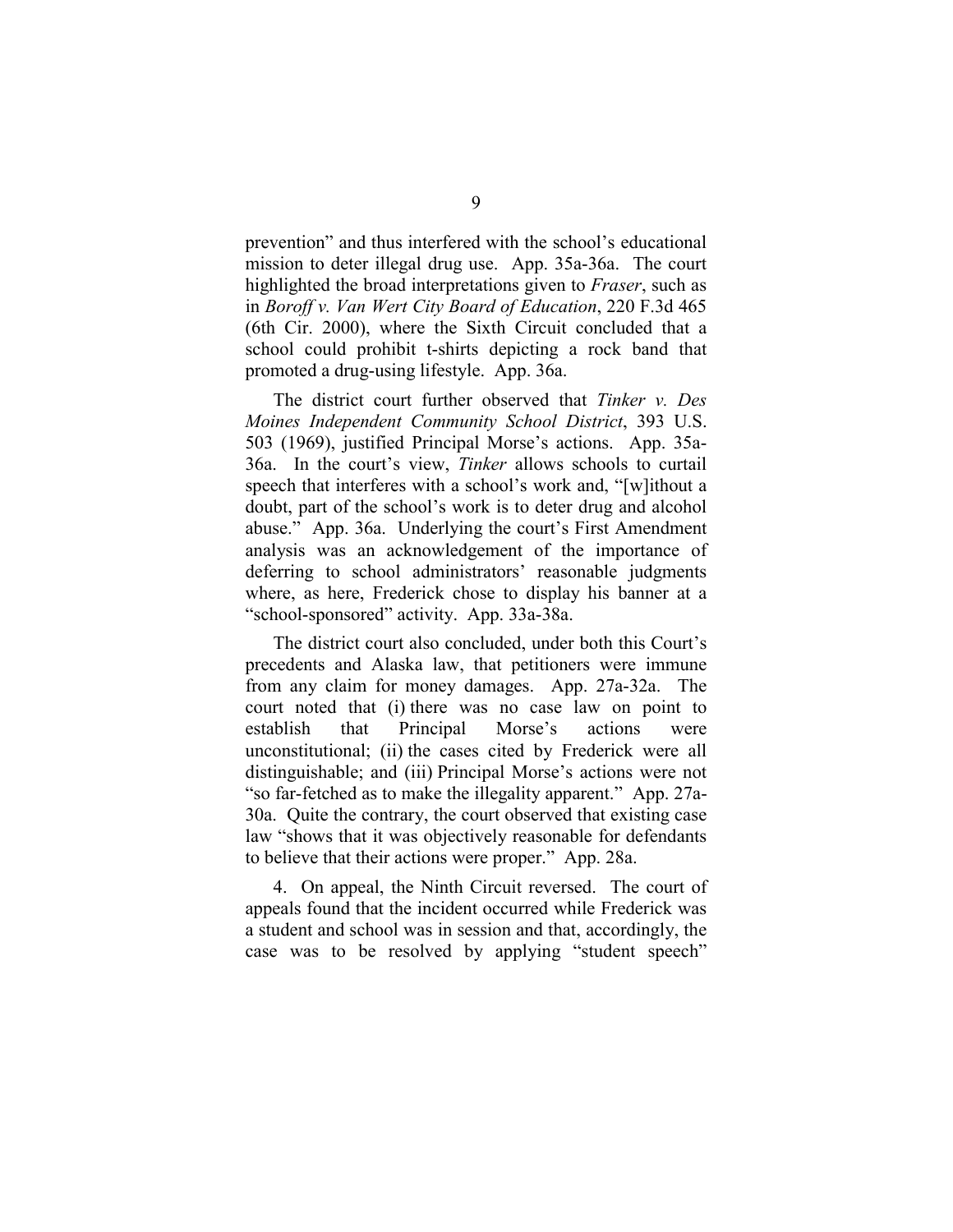<span id="page-19-0"></span>doctrine under *Tinker*, *Fraser*, and *Kuhlmeier*.7 App. 1a, 5a-6a. The court further assumed that Principal Morse correctly interpreted the phrase "BONG HITS 4 JESUS" as "express[ing] a positive sentiment about marijuana use." App. 6a-7a. The panel ruled, however, that the district court incorrectly applied the "plainly offensive" standard from *Fraser*. In the court of appeals' view, *Fraser* was inapplicable. The court narrowly interpreted *Fraser* as only allowing prohibitions on student speech of a "sexual nature." App. 9a. Applying that circumscribed standard, the court stated: "Frederick's speech was not sexual (sexual speech can be expected to stimulate disorder among those new to adult hormones)." *Id.* According to the panel, the district's policy of suppressing pro-drug messages, on the other hand, was just one of any number of "social message[s] contrary to the one favored by the school," and a school district is "not entitled to suppress speech that undermines whatever mission it defines for itself." App. 7a, 12a.

The court of appeals further reasoned that *Kuhlmeier* was inapplicable. App. 10a-11a. Whereas *Kuhlmeier* allows regulation of school-sponsored speech, 484 U.S. at 273, the panel noted that, here, Frederick displayed the banner off school property, in what it characterized as a "non-curricular activity" that was only "partially supervised." App. 17a.

Having eliminated *Fraser* and *Kuhlmeier* as bearing on the issue at hand, the Ninth Circuit concluded that the case was governed solely by *Tinker*. Under the rationale of that

 $7$  The court of appeals variously referred to the Olympic Torch Relay as a an event sponsored by "Coca-Cola" and other "private" companies. App. 2a, 11a, 12a. At the same time, the Ninth Circuit concluded that "[t]his is a First Amendment student speech case" with the First Amendment providing the operative jurisprudential framework for anal[ysi](#page-19-0)s. App. 1a, 5a-6a; *see also* App. 33a-35a (district court's finding that the Olympic Torch Relay was a "school-sponsored" activity).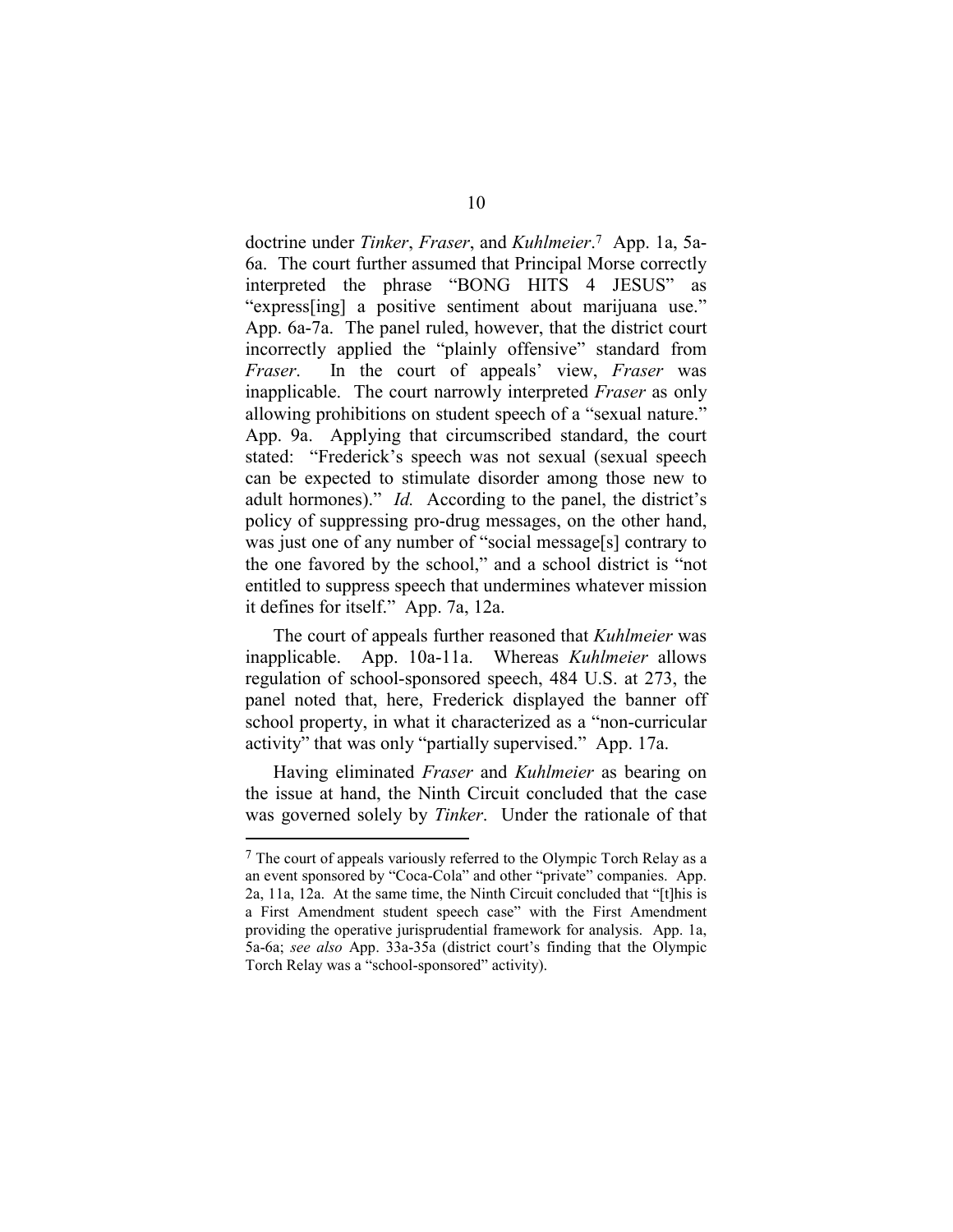watershed decision, the court opined that petitioners could not punish Frederick for displaying his banner absent a showing that the banner "disrupts the good order necessary to conduct [the school's] educational function." App. 11a. The panel concluded that petitioners could not demonstrate that requisite element of "disruption," and that they therefore violated Frederick's First Amendment rights. App. 18a. In short, the Ninth Circuit discerned no difference between Frederick's pro-drug message and the anti-war armband passively worn by John Tinker as a form of political expression. App. 8a, 11a.

The court of appeals further concluded that Principal Morse was not entitled to qualified immunity. In the panel's view, the case law "succinctly explained how to apply the various Supreme Court doctrines . . . , thus ensuring that opacity in this particular corner of the law has been all but banished." App. 20a. Having found a constitutional violation, the court determined that Principal Morse violated Frederick's "clearly established rights." App. 20a. The panel thus vacated the district court's judgment and remanded to determine Frederick's monetary damages. App. 22a.

5. The Ninth Circuit subsequently denied the petition for rehearing and rehearing en banc. App. 45a-46a.

#### **REASONS FOR GRANTING THE WRIT**

The petition should be granted for two reasons. *First*, the Ninth Circuit's decision, as a practical matter, renders long-standing, commonplace school policies against pro-drug messages unenforceable. While lower courts throughout the country have struggled in applying this Court's student speech precedent, courts have nonetheless found their way to upholding *bans* on messages promoting illegal substances (because such messages are so antithetical to the learning environment). The Ninth Circuit has now profoundly disrupted this settled understanding.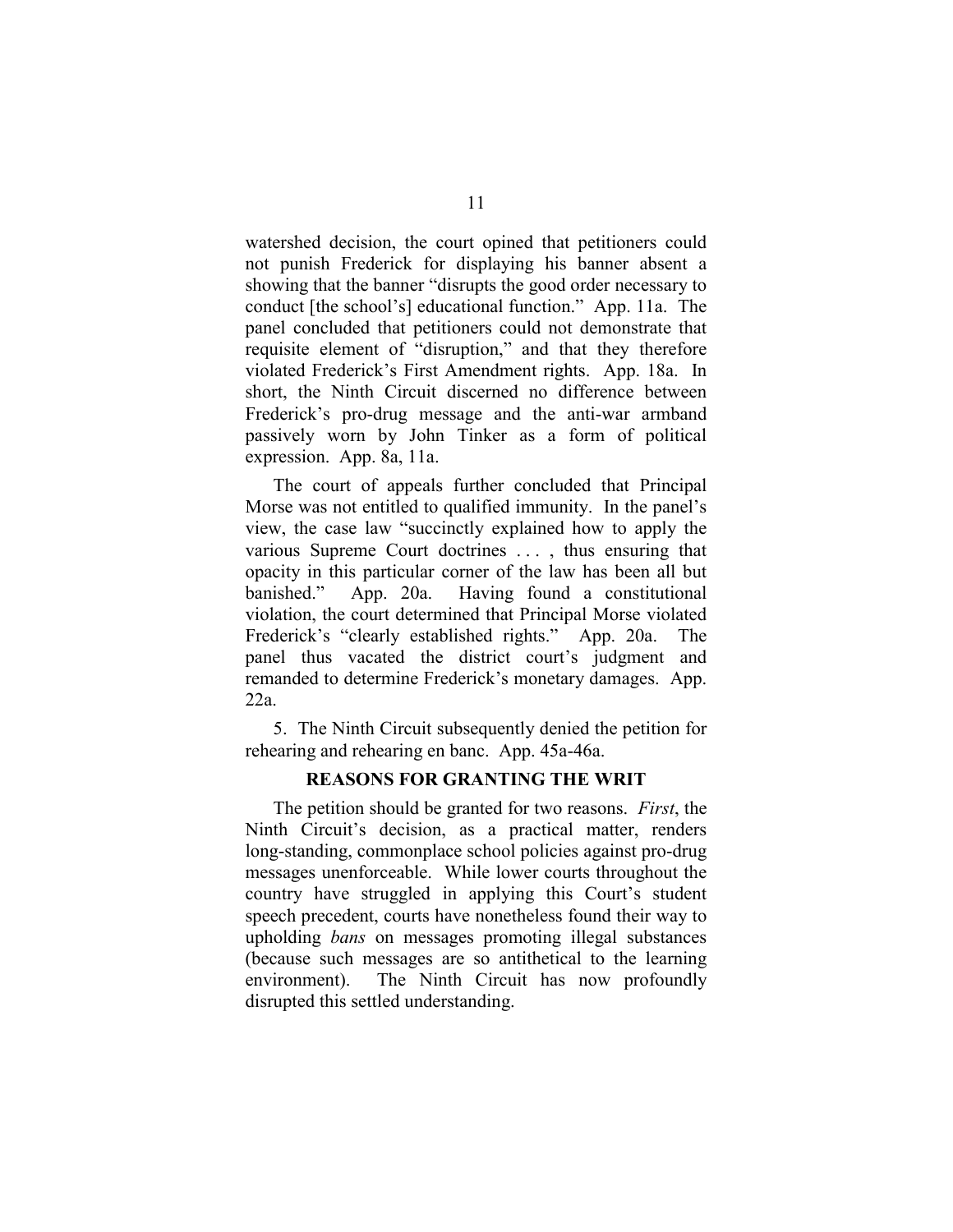<span id="page-21-0"></span>This case presents the Court with a much-needed opportunity to resolve a sharp conflict among federal courts (and to eliminate confusion on the part of school boards, administrators, teachers, and students) over whether the First Amendment permits regulation of student speech when such speech is advocating or making light of illegal substances.

*Second*, the Ninth Circuit's qualified immunity analysis unsparingly allows no room for reasonable error on the part of public school officials. Indeed, in the Ninth Circuit, school officials are held to a higher standard than federal judges. When the Ninth Circuit opined that "no reasonable government official could have believed the censorship and punishment of Frederick's speech to be lawful," App. 21a, the court blinked at the telltale fact that a respected federal district court judge, in a thorough opinion, had upheld Principal Morse's actions as entirely proper under the First Amendment. To make bad matters worse, the Ninth Circuit precipitously jumped from its flawed First Amendment conclusion to an automatic finding that Principal Morse violated a "clearly established right" — even though no Ninth Circuit authority was on point; even though other courts have consistently upheld schools' curtailment of pro-drug messages; and even though Principal Morse was faithfully enforcing the school board policies as written. *Frederick*'s qualified immunity analysis creates a dangerous precedent, deeply alarming to school administrators throughout the country. The case cries out for this Court's review.

## **I. THE COURT SHOULD CLARIFY WHETHER THE FIRST AMENDMENT REQUIRES PUBLIC SCHOOLS TO TOLERATE MIXED MESSAGES ABOUT ILLEGAL DRUG USE.**

1. In the two decades since this Court last provided substantive guidance in the area of student speech, lower courts grappling with the First Amendment rights of public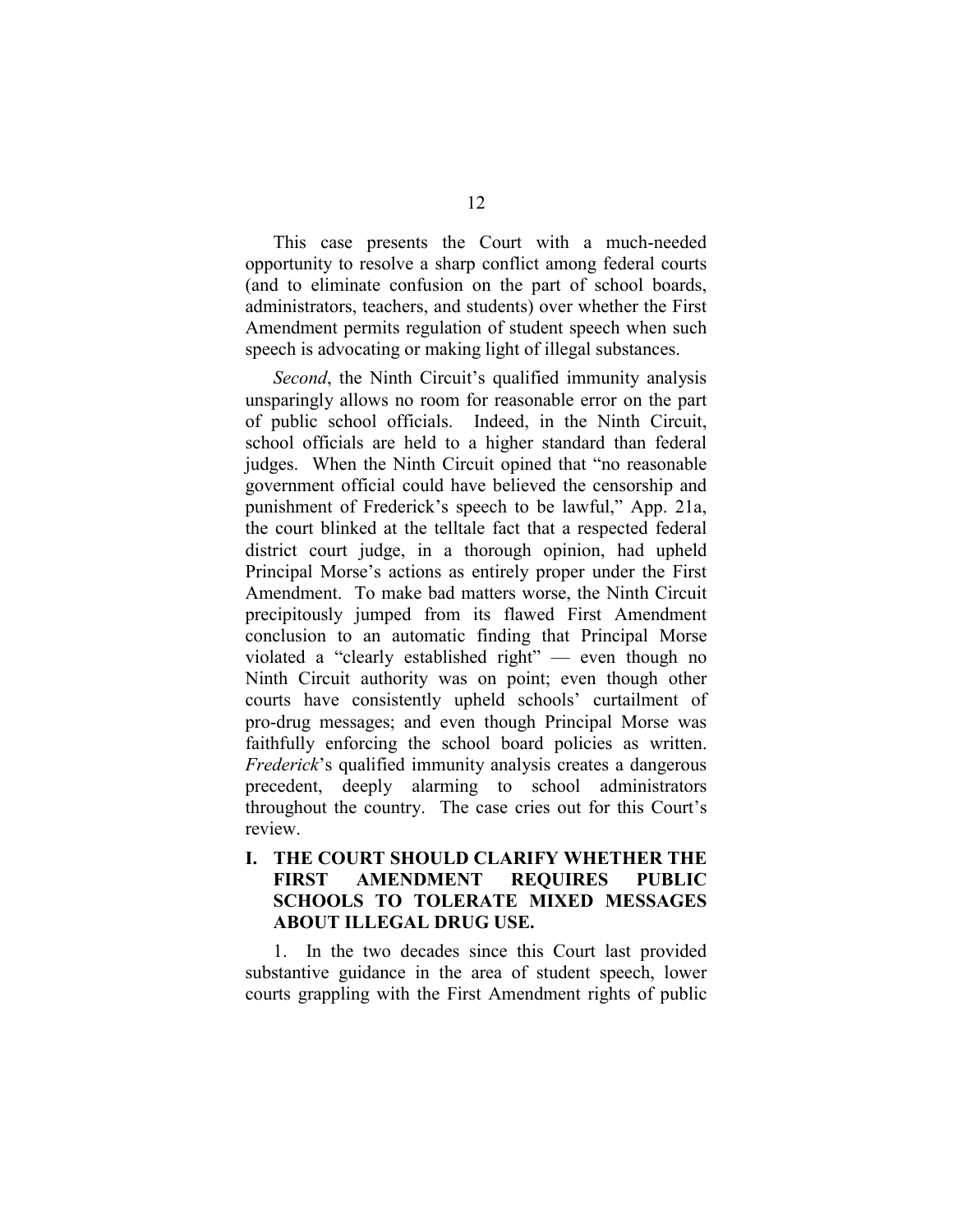high school students generally have analyzed disputes under the so-called *Tinker-Fraser-Kuhlmeier* trilogy.

Student speech cases start with the Vietnam War-era decision of *Tinker*. Recognizing that students do not shed their free speech rights at the schoolhouse gate, the *Tinker* Court upheld the right of students to wear anti-war armbands. 393 U.S. at 506. The Court found that passively wearing black armbands was akin to pure political speech, which is entitled to comprehensive protection. *Id.* at 505-06. On the other hand, the Court acknowledged the unique characteristics of a school and that administrators and teachers may suppress student conduct, whether in class or out of it, that would disrupt school operations. *Id.* at 511-13. In *Tinker*, however, there was no evidence that the silent, passive expression of opinion intruded upon the work of the school. *Id.* at 508.

Almost two decades later, the Court clarified in *Fraser* that schools may suppress vulgar, lewd, indecent, obscene, and plainly offensive student speech, even absent a showing of disruption. 478 U.S. at 683-84. Such speech, ruled the Court, "would undermine the school's basic educational mission" and "is wholly inconsistent with the 'fundamental values' of public school education." *Id.* at 685-86. Applying that principle, the *Fraser* Court upheld a school's right to discipline a student for delivering a sexually suggestive nominating speech for a student government candidate at a school assembly. *Id.*

Finally, almost two decades ago in *Kuhlmeier*, the Court acknowledged that school officials are entitled to exercise pervasive control over speech that reasonably might be perceived to bear the imprimatur of the school so long as the curtailment of such speech is reasonably related to "legitimate pedagogical concerns." 484 U.S. at 273. In the *Kuhlmeier* Court's view, a school properly exercised its discretion in refusing to publish student articles on pregnancy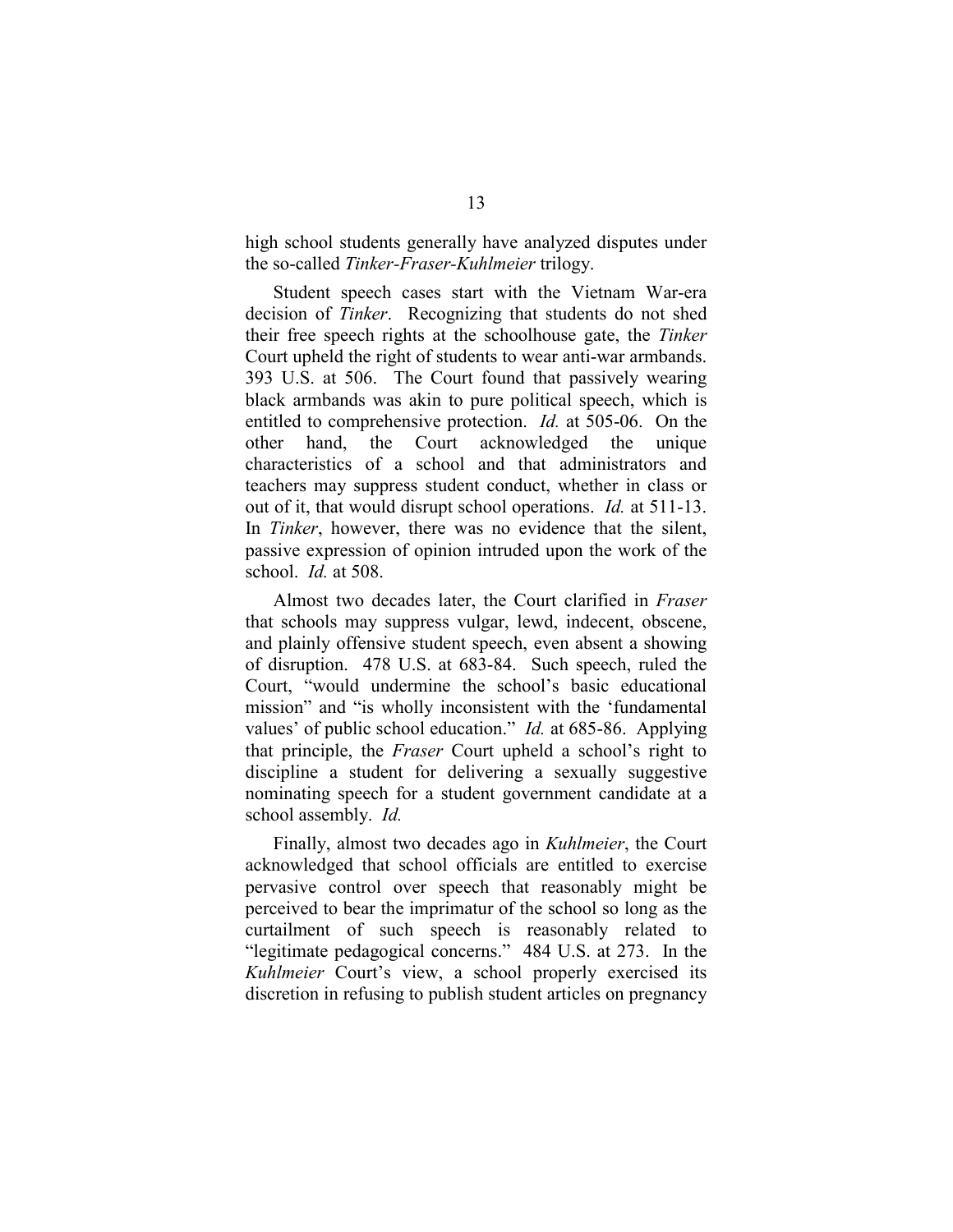<span id="page-23-0"></span>and divorce in a school-funded student newspaper. *Id.* at 276.

2. In determining the constitutionality of a school's speech regulation under this "trilogy," many courts have tended to examine whether the proscribed speech is (i) disruptive of schoolwork and discipline under *Tinker*, (ii) vulgar, lewd, indecent, obscene, or plainly offensive under *Fraser*, or (iii) reasonably perceived as schoolsponsored under *Kuhlmeier*. Unfortunately for local school officials tasked with keeping order and inculcating values, not all student speech falls neatly into these three categories. Adhering to a rigid categorical analysis, as manifested by the Ninth Circuit in this case, leads to a result that is utterly unfathomable to conscientious school officials and jurisprudentially baffling to judges.

Indeed, in a dissent in another recent Ninth Circuit student speech case, Judge Kozinski commented on the difficulties faced by courts in attempting to classify student speech under the appropriate category:

Reconciling *Tinker* and *Fraser* is no easy task. The Supreme Court majority in *Fraser* seems to have been influenced by the indecorousness of Fraser's comments, which referred to a fellow student in terms that could be understood as a thinly-veiled phallic metaphor. The curious thing, though, is that Fraser used no dirty *words*, so his speech could only have been offensive on account of the ideas he conveyed — the ideas embodied in his elaborate double-entendre.

*Harper v. Poway Unified Sch. Dist.*, 445 F.3d 1166, 1193 n.1 (9th Cir. 2006) (Kozinski, J., dissenting) (citations omitted). Judge Kozinski thus wonders whether "*Fraser* swallows up *Tinker*, by suggesting that some ideas can be excluded from the high school environment, even if they don't meet the *Tinker* standard." *Id.* This candid identification of doctrinal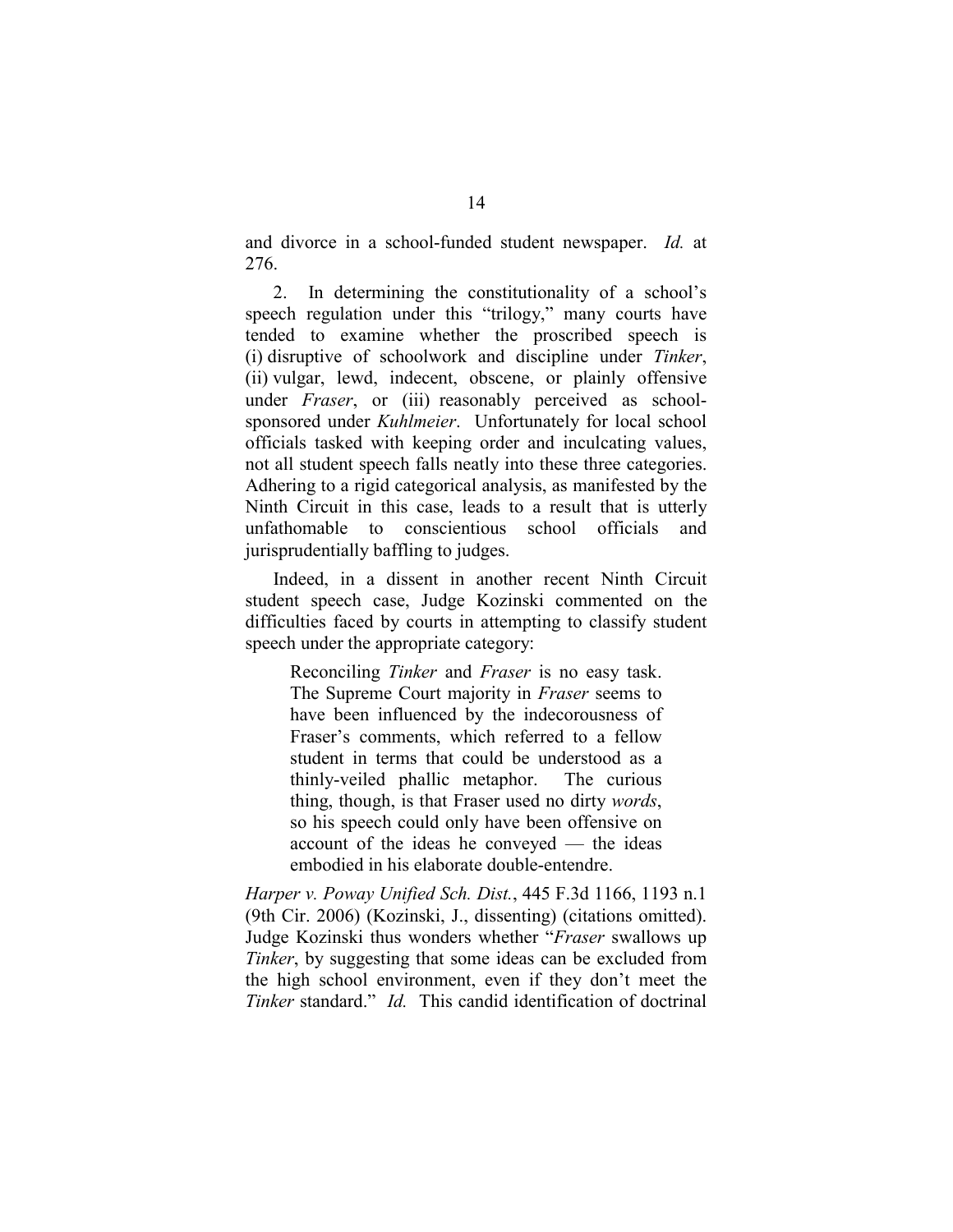fog infecting student speech jurisprudence is at stark odds with *Frederick*'s assertion that "opacity in this particular corner of the law has been all but banished." App. 20a.

a. In the context of regulating pro-drug messages in schools, courts have wrestled with the *Tinker*-*Fraser*-*Kuhlmeier* trilogy. Yet, the courts had reached a bottom-line consensus — at least prior to *Frederick*. Applying *Fraser*, several courts recognized that prohibitions on pro-drug messages are constitutional because such expression is offensive and inconsistent with the mission of schools to promote healthy lifestyles (including by seeking at every turn to combat substance abuse). *See, e.g., Boroff*, 220 F.3d at 471 (upholding ban on Marilyn Manson t-shirts because singer promoted drug use),8 *cert. denied*, 532 U.S. 920 (2001); *Nixon v. N. Local Sch. Dist.*, 383 F. Supp. 2d 965, 971 (S.D. Ohio 2005) ("Examples [of offensive speech under *Fraser*] are speech containing vulgar language, graphic sexual innuendos, or speech that promotes suicide, drugs, alcohol, or murder."); *Guiles v. Marineau*, 349 F. Supp. 2d 871, 881 (D. Vt. 2004) (accepting school's judgment that drug images on student's t-shirt were offensive under *Fraser*); *Barber v. Dearborn Pub. Sch.*, 286 F. Supp. 2d 847, 859 (E.D. Mich. 2003) ("[W]hen student speech is . . . lewd, obscene, or vulgar (including related to alcohol or drugs), school officials may curtail that speech."); *Gano v. Sch. Dist. No. 411*, 674 F. Supp. 796, 798-99 (D. Idaho 1987) (upholding prohibition of t-shirt depicting drunken

<sup>8</sup> Even the dissent in *Boroff* found agreement with the majority that a school could prohibit pro-drug messages. 220 F.3d at 474 (Gilman, J., dissenting) ("If the majority is suggesting that the School could have concluded that Marilyn Manson's apparent endorsement of, say, illegal drug use, makes his picture an unacceptable image for students to wear in high school, I would agree.").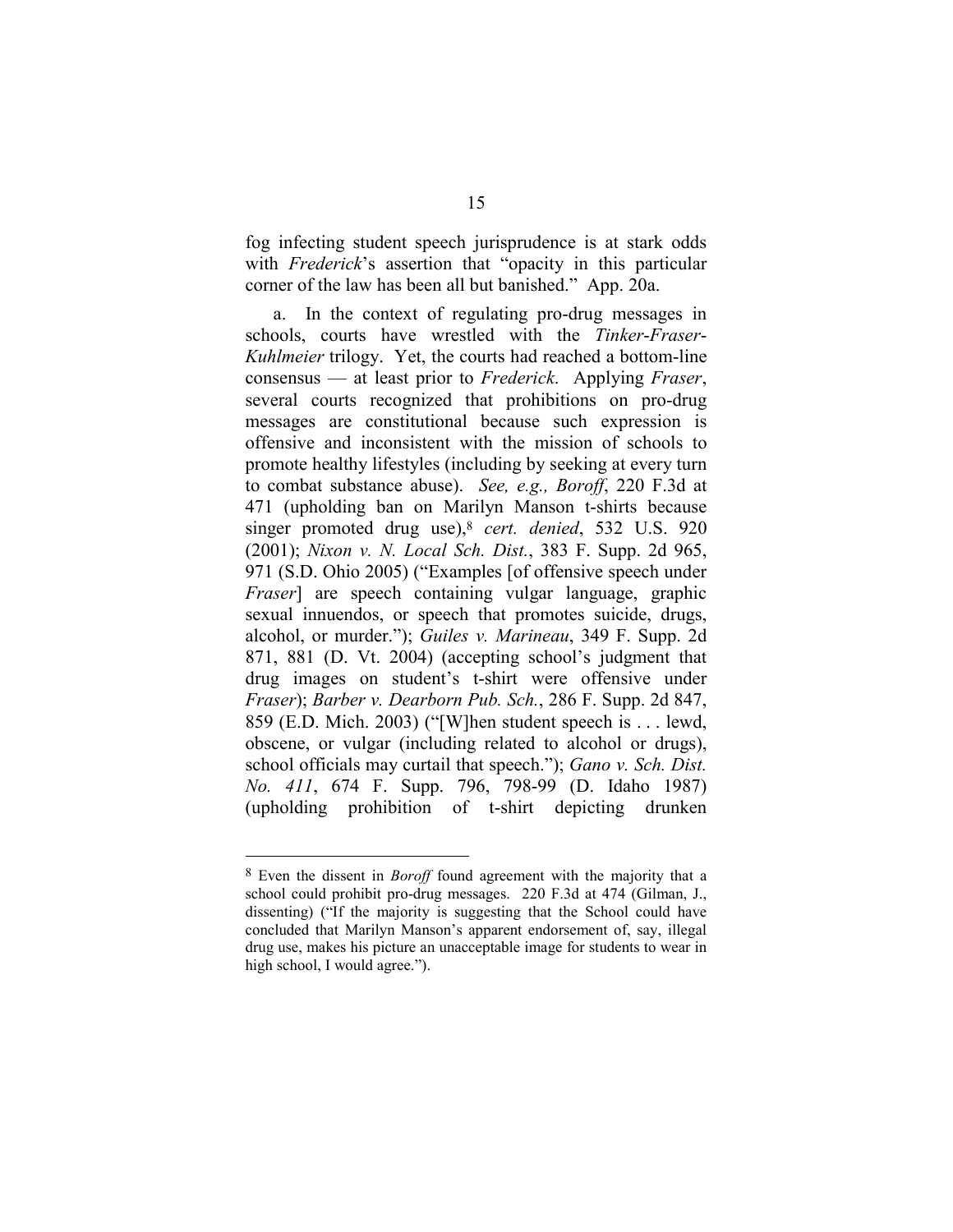<span id="page-25-0"></span>administrators under *Fraser*, noting that schools have duty to teach about harmful effects of alcohol).

Other courts reached the same result in applying *Tinker*; those courts observed that there can be little dispute that messages promoting illegal substances cause disruption to schools. For example, the Fourth Circuit, in a pre-*Fraser* opinion, took judicial notice that messages promoting drug use endanger students' health and safety. The court held, accordingly, that a school could prohibit distribution of an underground newspaper containing advertisements for drug paraphernalia. *Williams v. Spencer*, 622 F.2d 1200, 1205-06 (4th Cir. 1980); *cf. McIntire v. Bethel Sch.*, 804 F. Supp. 1415, 1420-21, 1426 (W.D. Okla. 1992) ("Reasonable school officials could forecast that the wearing of clothing bearing a message advertising an alcoholic beverage would substantially disrupt or materially interfere with the teaching of the adverse effects of alcohol and that its consumption by minors is illegal and/or would substantially disrupt or materially interfere with school discipline.").

So too, in *Kuhlmeier*, this Court singled out pro-drug speech as a type of student expression that schools must have latitude in regulating: "A school must also retain the authority to refuse to sponsor student speech that might reasonably be perceived to advocate drug or alcohol use . . . ." 484 U.S. at 272; *see also Bannon v. Sch. Dist. of Palm Beach County*, 387 F.3d 1208, 1219 (11th Cir. 2004) (approving viewpoint discrimination in school-sponsored speech to forbid pro-drug messages); *Planned Parenthood of S. Nev., Inc. v. Clark County Sch. Dist.*, 941 F.2d 817 (9th Cir. 1991) (permitting school polic[y](#page-25-0) banning ads in school publications for tobacco and liquor products); *McCann v. Fort Zumwalt Sch. Dist.*, 50 F. Supp. 2d 918, 920 (E.D. Mo. 1999) (upholding prohibition against school band playing song "White Rabbit" because it might "reasonably be perceived" to advocate the use of illegal drugs).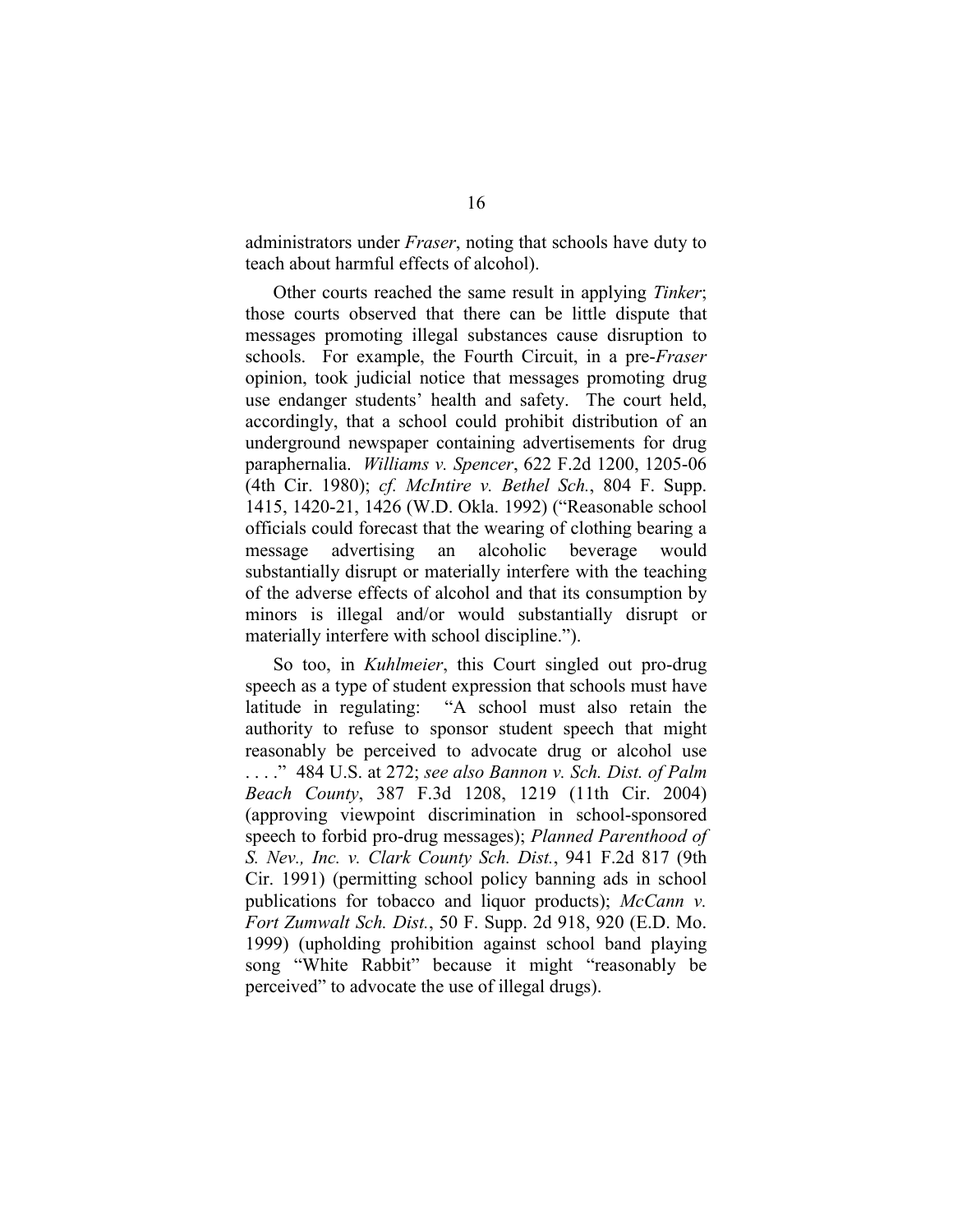b. Commentators likewise have acknowledged that schools enjoy the prerogative of proscribing student speech that supports drug, alcohol, or tobacco use. *See, e.g.,* 1 Ronna Greff Schneider, *Education Law: First Amendment, Due Process and Discrimination Litigation* § 2:3 (2006) ("The determination of what constitutes lewdness or vulgarity is within the role of the school board rather than the courts. . . . [C]ourts have upheld school prohibitions of wearing t-shirts that may . . . compromise the school's ability to teach substance abuse . . . ." (citations omitted)); Susannah Barton Tobin, Note, *Divining Hazelwood: The Need for a Viewpoint Neutrality Requirement in School Speech Cases*, 39 Harv. C.R.-C.L. L. Rev. 217, 238 (2004) ("[T]he Court seemed prepared to allow the school to censor viewpoint-based student speech that might appear to advocate the use of alcohol or drugs."); Perry A. Zirkel, *Censoring or Censuring Student Speech: A Checklist*, 121 Educ. L. Rep. 477, 479 (1997) (setting forth an annotated flowchart for education practitioners, which, among other things, asks: "Is the student's expression lewd or otherwise offensive — e.g., based on sex, alcohol/drugs, or violence? ... If YES and you<sup>[]</sup> are sued, you're likely to win." (citations omitted)).

c. School board policies across the country are largely in accord with Juneau's. While daunting to quantify with precision the number of school districts that prohibit advertisements or depictions of illegal substances, available statistics indicate that the Ninth Circuit's ruling would call into question the enforcement of standard policies adopted by the vast majority of public schools across the nation.

For example, in Arizona, which has its individual school policies available online, at least 90% of schools have anti-substance dress code policies (e.g., "Obscene language or symbols, or symbols of sex, drugs, or alcohol on clothing are expressly prohibited."). *See* Arizona School Board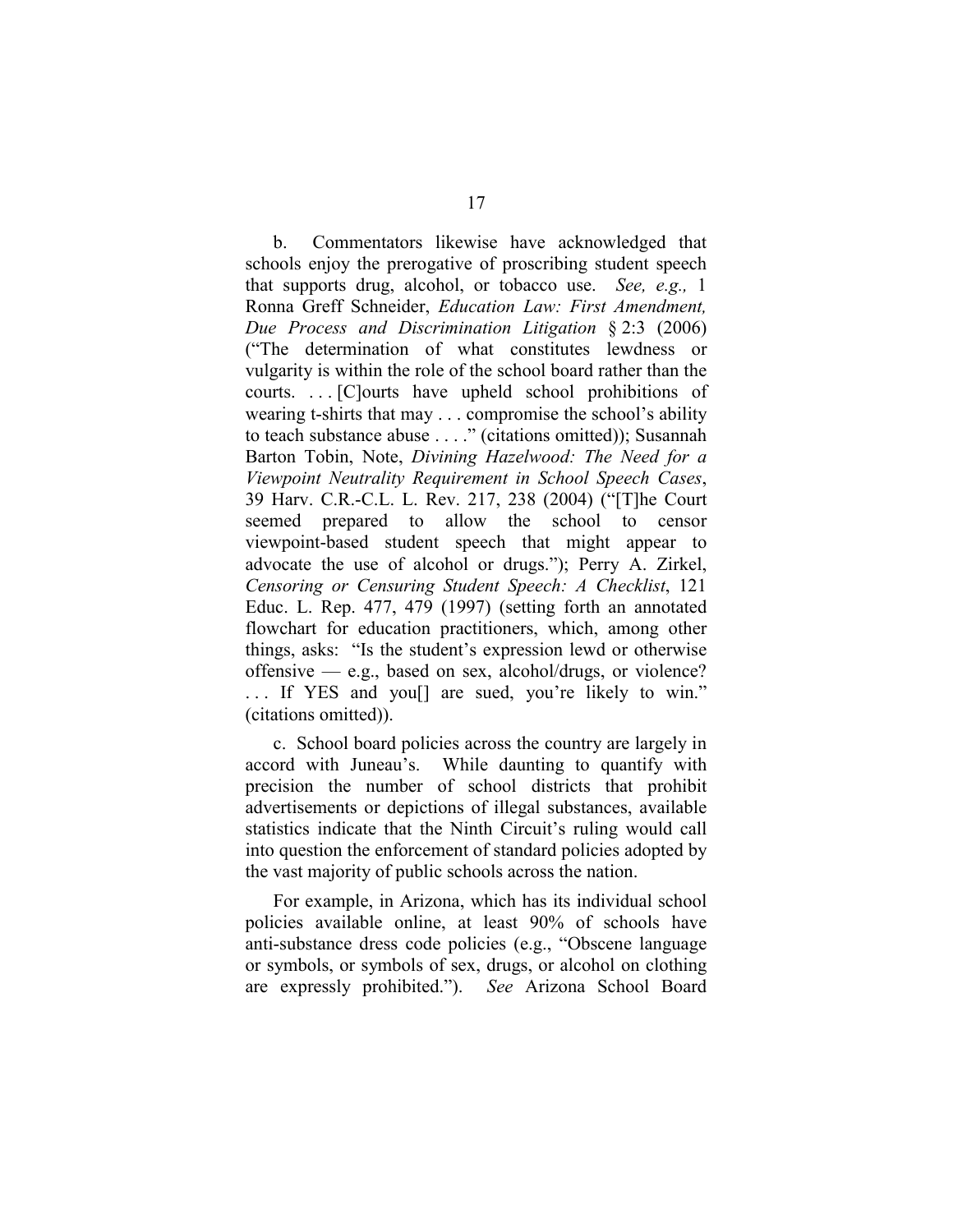Association Manuals, [http://lp.ctspublish.com/asba/public/](http://lp.ctspublish.com/asba/public/ lpext.dll?f=templates&fn=mainh.htm)  [lpext.dll?f=templates&fn=main-h.htm](http://lp.ctspublish.com/asba/public/ lpext.dll?f=templates&fn=mainh.htm). And the standard policy adopted by most Arizona schools further provides that such rules shall be in effect during school hours and at all school-related functions. *Id.*

Similarly, the California School Boards Association's model policies provide that "[c]lothing, jewelry and personal items (backpacks, fanny packs, gym bags, water bottles etc.) shall be free of writing, pictures or any other insignia ... which bear drug, alcohol or tobacco company advertising, promotions and likenesses" and further states that such rule "shall apply to all regular school activities." CSBA Sample Administrative Regulation § AR5132 (2001).

School officials in Arizona and California, which are bound by *Frederick*'s rigid analytical framework, would face a vexing dilemma. As a practical matter, the Ninth Circuit's ruling eviscerates the enforcement of such policies as written, unless school officials are confident that they can prove substantial and material disruption to school operations. Though *Frederick* stopped short of opining whether a t-shirt emblazoned with "BONG HITS 4 JESUS" could be constitutionally prohibited, the rationale of *Frederick* is equally applicable to clothing. Whether on a banner or on a t-shirt, whether in school or at an off-campus school activity, *Frederick* tells schools that they can no longer rely on the fact that illegal drugs undermine the educational mission of the schools. Rather, they must be prepared to defend their

<sup>9</sup> Of the 230 Arizona school district policies listed on this website, 207 have anti-substance dress code policies, 195 of which contain the State's standard language as quoted above and 12 of which have their own unique language. The other 23 schools do not have such policies, but, of these, 14 have school uniform policies that excuse the need for anti-substance dress code policies.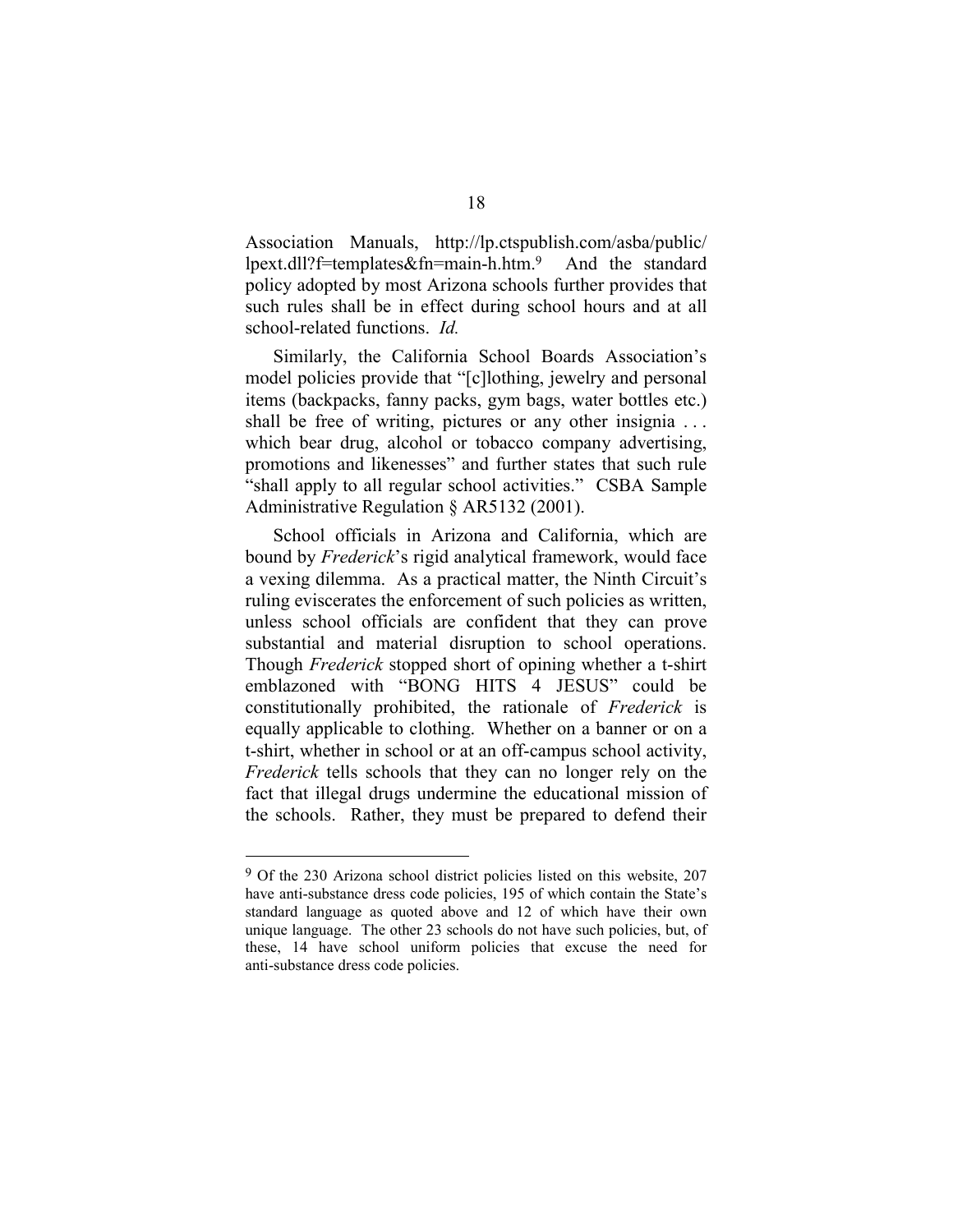enforcement of such policies by producing substantial and material evidence of disruption in a court of law.

Meanwhile, outside the Ninth Circuit, school officials must consider whether they are willing to face the same fate as Principal Morse, in view of the underdeveloped (and now confused) state of the law. Again, the number of such officials who potentially could run afoul of the *Frederick* standard is extraordinarily high.

In Texas, for example, approximately 99% of public school districts have adopted the Texas Association of School Board's recommended policy language. That model policy prohibits clothing "advertising or depicting tobacco products, alcohol, or drugs" and applies during school and may be enforced during extracurricular activities.10

Published research examining such policies similarly shows that such regulations are widely prevalent. An empirical study on student handbooks in Illinois found that 83.75% of a sampling of schools prohibited messages promoting drugs or alcohol. Jane E. Workman & Beth Winfrey Freeburg, *Safety and Security in a School Environment: The Role of Dress Code Policies*, J. Fam. & Consumer Sci., April 1, 2006, at 19. Another study based on questionnaires of a randomly-selected national sample of principals found that the prohibition of expression related to illegal substances was one of the "most frequently" occurring

<sup>10</sup> The Texas Association of School Boards Policy Service, which offers model local policies to school districts in Texas, also maintains the policy manuals (most of which are online or otherwise retrievable using search engines) for all 1,036 Texas school districts. *See* TASB Policy Service, [http://www.tasb.org/services/policy/index.aspx](http://www.tasb.org/ services/policy/index.aspx); *see also* Tex. Educ. Agency, Texas Education Directory, [http://askted.tea.state.tx.us/org-bin/](http://askted.tea.state.tx.us/org-bin/ school/SCHOOL_RPT?Y:: All::DistDirectory) [school/SCHOOL\\_RPT?Y::All::DistDirectory.](http://askted.tea.state.tx.us/org-bin/ school/SCHOOL_RPT?Y:: All::DistDirectory) Approximately 1,025 of these districts have adopted TASB's recommended anti-substance dress code language (found at code "FNCA" in school policy manuals).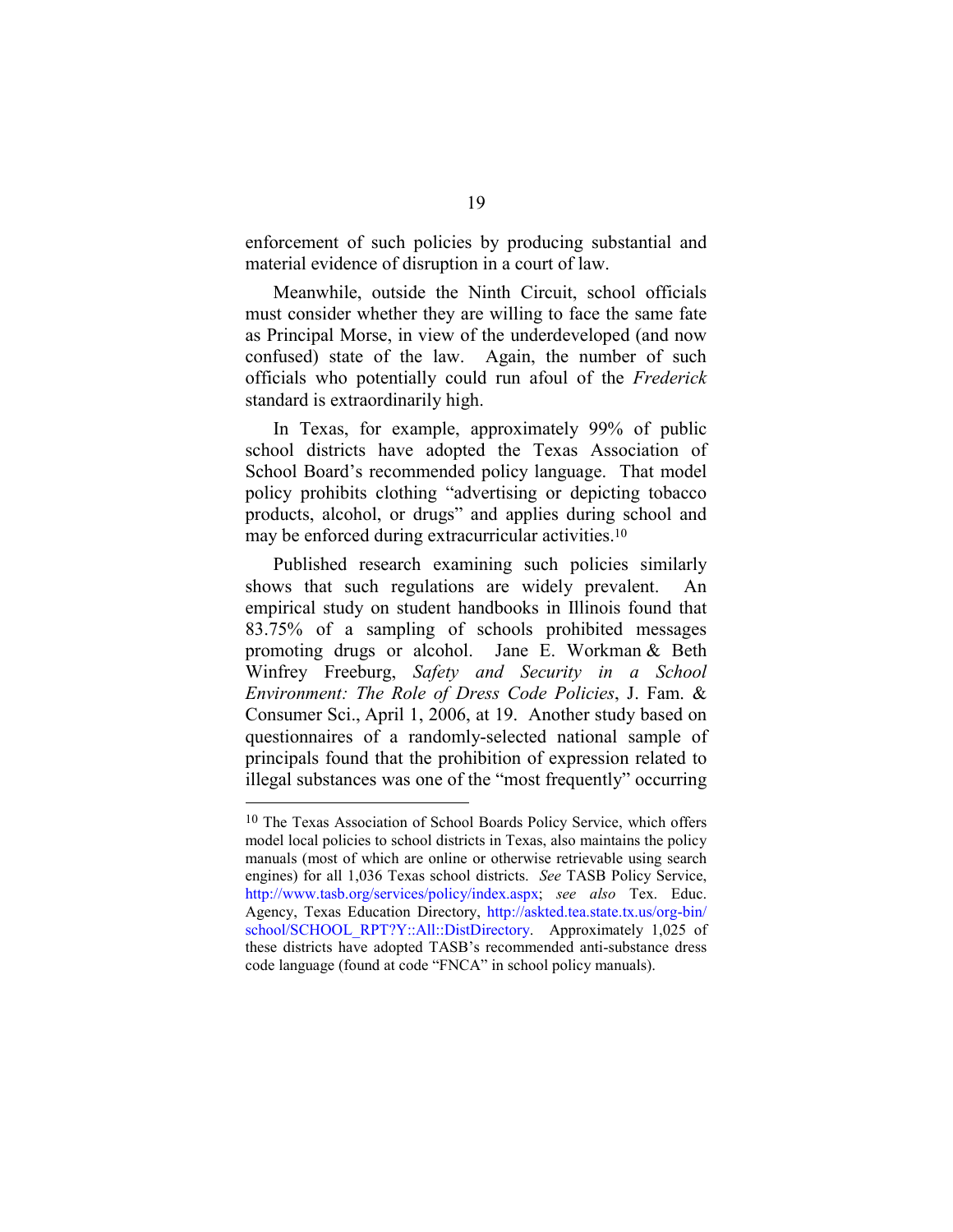categories for student dress codes: "Statements, depictions, and/or advertisements for drugs, alcohol, and tobacco products were prominently banned." Todd A. DeMitchell et al., *Dress Codes in the Public Schools: Principals, Policies, and Precepts*, 29 J.L. & Educ. 31, 42-43 (2000).

Additionally, numerous state school board associations promulgate guidelines and model policies, which are illustrative of the policies typically found in schools in those States. The New York State School Boards Association, for instance, recommends that schools adopt a policy that "[a] student's dress, grooming and appearance, including hair style/color, jewelry, make-up, and nails, shall ... [n]ot promote and/or endorse the use of alcohol, tobacco or illegal drugs and/or encourage other illegal or violent activities." NYSSBA Sample Policy § 5300.25 (2006). And that policy is prefaced by an admonition that "this code applies to all students, school personnel, parents and other visitors when on school property or attending a school function." § 5300.05.

Likewise, the Wisconsin Association of School Boards provided the following example of an acceptable implemented policy for regulating student dress: "[S]tudents are prohibited from wearing clothing that . . . promotes, depicts or advertises alcohol, dr[ug](#page-29-0)s, [or] tobacco products .... The policy applies during the school day, in school buildings and vehicles, and at all school-sponsored activities." Wis. Ass'n Sch. Bds., *Regulating Dress and Grooming*, The Focus, Dec. 2003, at 5.

<span id="page-29-0"></span>Examples of such school policies can be found in every federal judicial circuit. These policies illustrate a heretofore settled understanding that schools enjoy authority to proscribe student expression promoting illegal substances without any heightened evidentiary requirement (of showing disruption to school operations). The Ninth Circuit has dramatically altered the legal landscape. The *Frederick*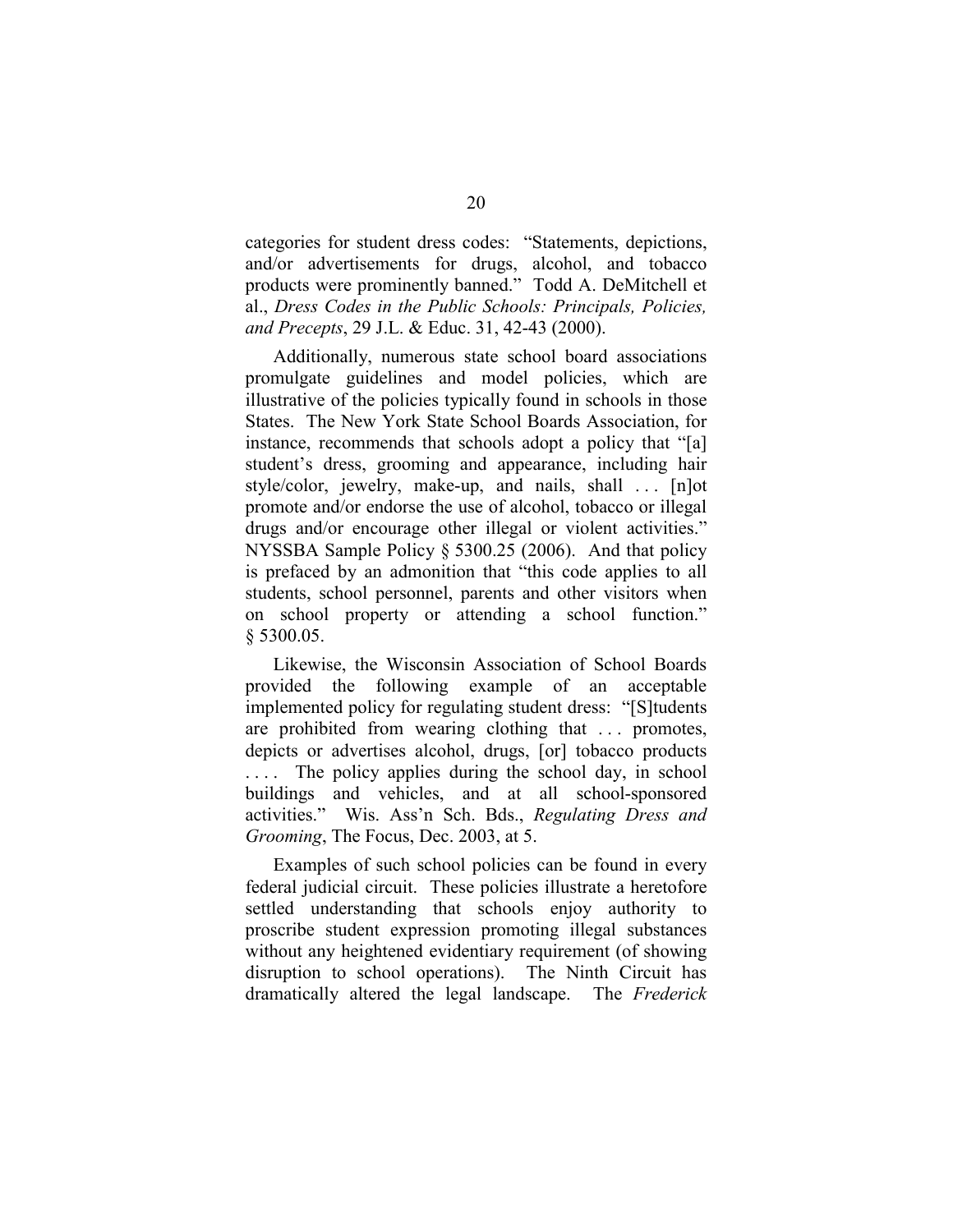decision appears to be the first case in American jurisprudence that any court — federal or state — has denied public school officials the authority to proscribe pro-drug messages. At a minimum, the Ninth Circuit's opinion is the most far reaching limitation to date on the authority of school boards, principals, and teachers to regulate student expression advocating illegal substances.

3. Contrary to the Ninth Circuit's inflexible approach in *Frederick*, this Court repeatedly has acknowledged that school officials enjoy considerable deference in carrying out their demanding and sensitive responsibilities. The Court has recognized the importance of school officials' "comprehensive authority . . . , consistent with fundamental constitutional safeguards, to prescribe and control conduct in the schools," *Tinker*, 393 U.S. at 507; that schools should be accorded a "certain degree of flexibility," *Fraser*, 478 U.S. at 686 (quoting *New Jersey v. T.L.O.*, 469 U.S. 325, 340 (1985)); and that the First Amendment rights of public school students must be "applied in light of the special characteristics of the school environment." *Kuhlmeier*, 484 U.S. at 266 (quoting *Tinker*, 393 U.S. at 506). *See also Davis Next Friend LaShonda D. v. Monroe County Bd. of Educ.*, 526 U.S. 629, 646 (1999) ("We have observed, for example, 'that the nature of [the State's] power [over public schoolchildren] is custodial and tutelary, permitting a degree of supervision and control that could not be exercised over free adults.'" (quoting *Vernonia Sch. Dist. 47J v. Acton*, 515 U.S. 646, 655 (1995))); *Bd. of Educ. v. Pico*, 457 U.S. 853, 863 (1982) ("The Court has long recognized that local school boards have broad discretion in the management of school affairs.").

*Frederick*'s non-deferential approach is at war with this Court's pronouncements. It conveys a muddled message as to what constitutes permissible school speech, particularly in view of Congressional encouragement and the widespread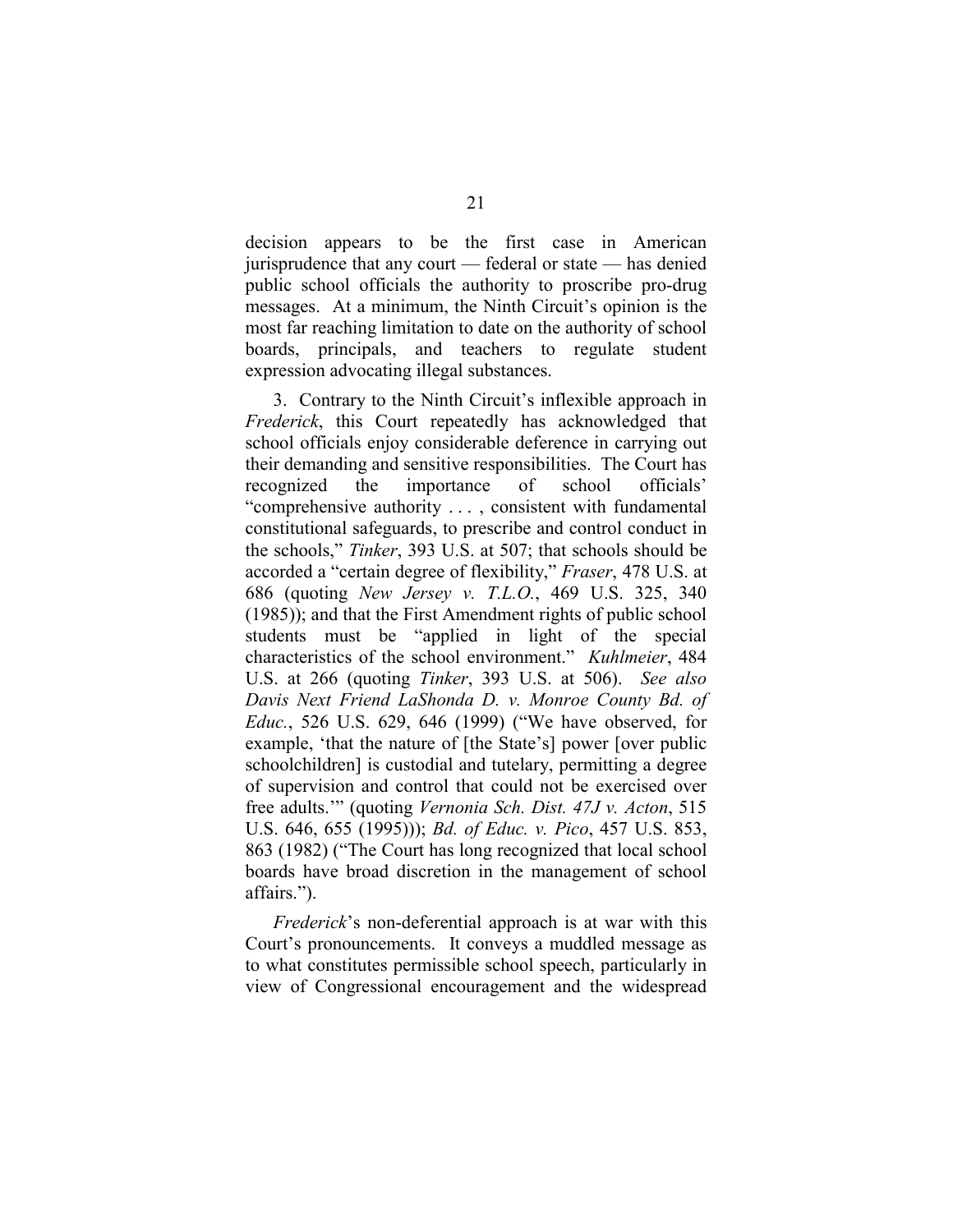adoption of school policies restricting pro-drug speech. The time is ripe for this Court to clarify ambiguities infecting the law of schoolhouse speech over the last two decades. To that needed end, this case presents an appropriate [v](#page-31-0)ehicle for delineating the reach of the Free Speech Clause in proscribing messages promoting illegal substances.

Specifically, the Court can (and should) clarify the relevance, if any, of *Tinker* in situations that do not involve a specific evidentiary showing of disruption. The Court also can clarify the relevance, if any, of *Fraser* in categorizing pro-drug messages as plainly offensive. Finally, the Court can clarify the relevance, if any, of *Kuhlmeier* in situations where students broadcast messages during supervised school activities and where they are, in effect, representing their school to the public at large.

<span id="page-31-0"></span>4. It is of central importance to our nation's school districts that they receive definitive guidance from this Court on the extent of their ability to regulate expression advocating drugs and other illegal substances. After all, fighting teenage substance abuse constitutes "a pressing concern in every school." *Bd. of Educ. v. Earls*, 536 U.S. 822, 834 (2002); *see also Vernonia*, 515 U.S. at 661-62 ("[T]he necessity for the State to [counter the effects of drugs in schools] is magnified by the fact that this evil is being visited not just upon individuals at large, but upon children for whom it has undertaken a special responsibility of care and direction.").

Messages matter. As Congress recognized in passing the Safe and Drug Free Schools and Communities Act, 20 U.S.C. § 7101 *et seq.*, drug use is a social phenomenon. To state the painfully obvious, impressionable adolescents face strong pressures to use drugs as they confront pro-drug messages from peers, adults, and the media. In view of the devastating impact illegal drug use has both on students and the learning environment, schools should be afforded significant latitude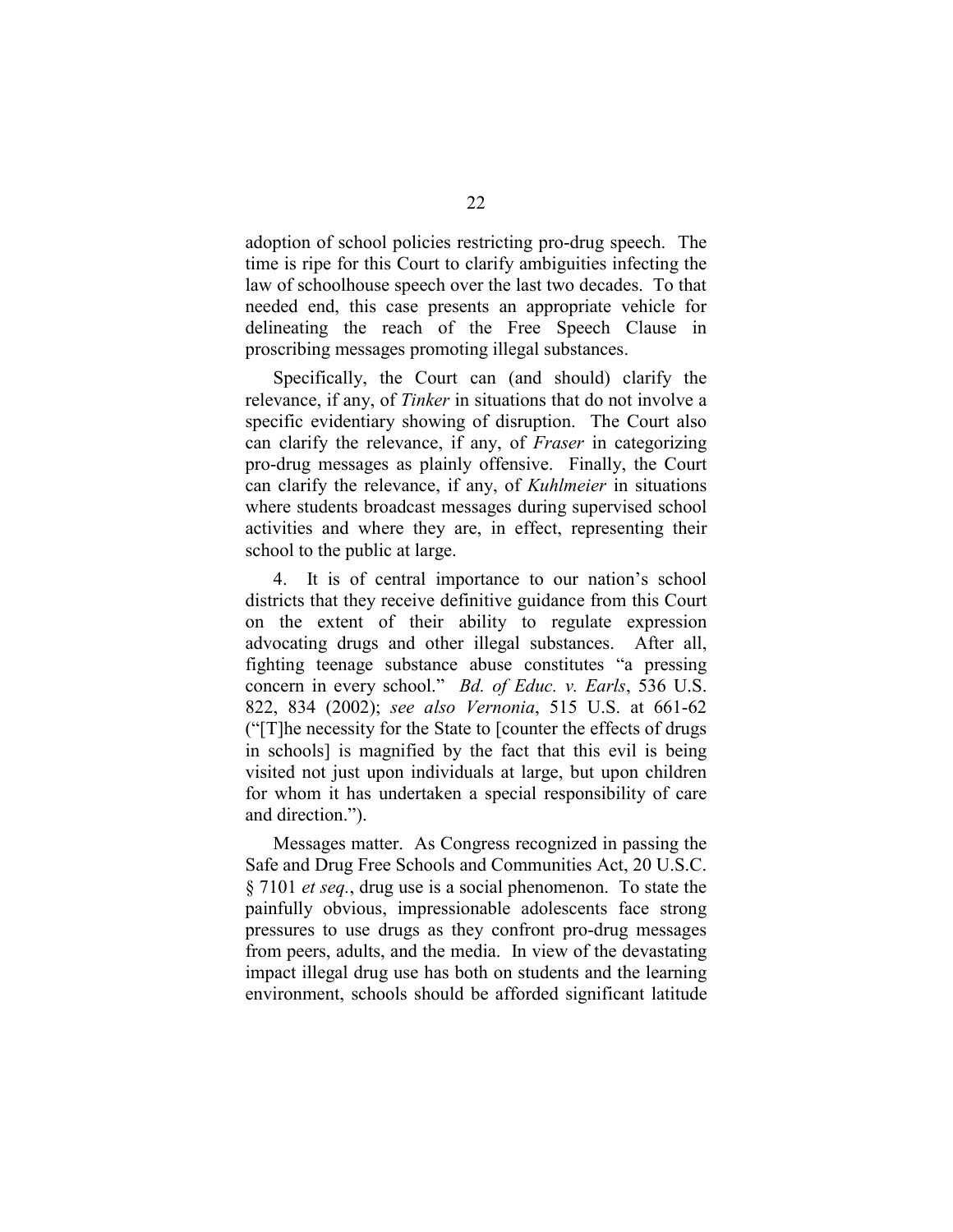in discouraging substance abuse. Part of maintaining a drug-free environment is ensuring that students are not confronted with inconsistent messages, particularly while school is in session.

5. Courts have recognized that speech promoting drugs, alcohol, and tobacco — particularly when targeting an audience of children — ought to be treated differently. *See, e.g., Lorillard Tobacco Co. v. Reilly*, 533 U.S. 525, 599 (2001) (Souter, J., concurring in part and dissenting in part) ("[F]ew interests are more 'compelling,' than ensuring that minors do not become addicted to a dangerous drug before they are able to make a mature and informed decision as to the health risks associated with that substance  $\dots$ . *Anheuser-Busch, Inc. v. Schmoke*, 101 F.3d 325 (4th Cir. 1996) (upholding city ordinance banning outdoor alcohol advertising in certain areas where children are likely to be present). By refusing to differentiate the pro-drug message on Frederick's banner from the armbands in *Tinker*, the Ninth Circuit trivializes the drug crisis in our nation's schools. To make matters even worse, the court below ignores this Court's and Congress' support for efforts to eliminate drugs and pro-drug messages from the educational setting. Schools should not be required to tolerate pro-drug messages, particularly when they are under federal mandate to maintain a clear and consistent message that illegal drug use is wrong and harmful.

## **II. THE DECISION BELOW RADICALLY DEPARTS FROM WELL-ESTABLISHED PRINCIPLES OF QUALIFIED IMMUNITY.**

1. Principal Morse was in a situation all too familiar to school administrators. She was responsible for maintaining order at a gathering of hundreds of students and was suddenly confronted with a disruptive situation. Her response was to follow school board policies to the letter. Not only does Juneau School Board Policy 5520 "prohibit[]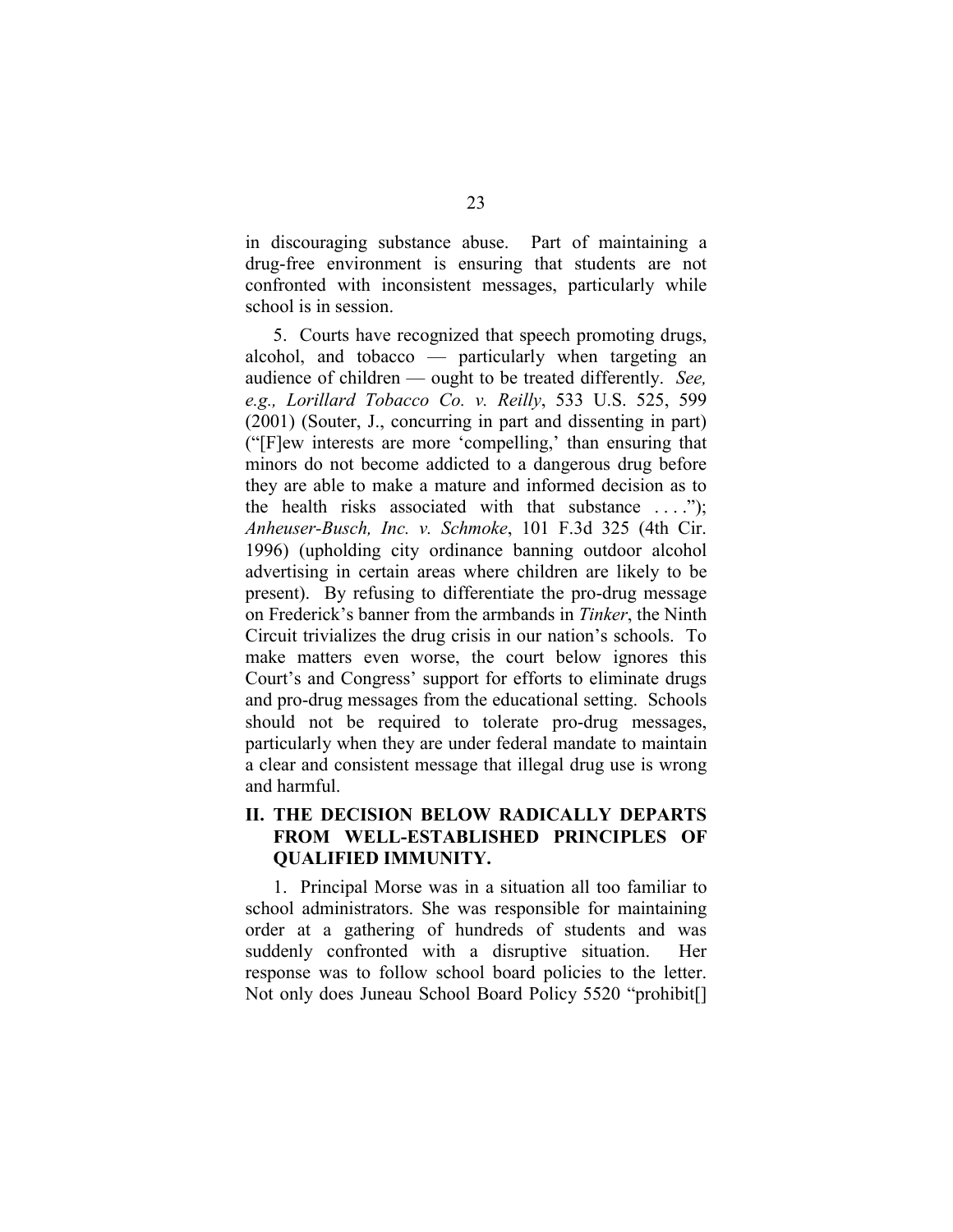any assembly or public expression that . . . advocates the use of substances that are illegal to minors," Policy 5850 explicitly states that a student such as Frederick who was "participat[ing] in [an] approved social event[]" is "subject to district rules for student conduct." App. 53a, 58a. As we have seen, such policies are commonplace in public school systems throughout the country. In addition, this Court has stated repeatedly that local school officials are to be accorded considerable deference in managing student conduct.

Not surprisingly, then, Principal Morse's decision to confiscate Frederick's banner and suspend him based on his cumulative infractions was sustained by Superintendent Bader. Following a full hearing, the School Board likewise upheld her actions without dissent. Principal Morse's decision was yet again tested and upheld by a federal district court judge who, in a fourteen-page summary judgment ruling, concluded that Principal Morse "had the authority, if not the obligation, to stop such messages at a school sanctioned activity." App. 37a.

The Ninth Circuit ultimately concluded that Principal Morse, Superintendent Bader, the Juneau School Board, and Chief Judge Sedwick all misapprehended the law. But when the Ninth Circuit further found that Principal Morse violated Frederick's "clearly established rights" (and is therefore liable for damages), the court departed from important guiding principles of the qualified immunity doctrine. Notably, "[i]f judges . . . disagree on a constitutional question, it is unfair to subject [governmental actors] to money damages for picking the losing side of the controversy." *Wilson v. Layne*, 526 U.S. 603, 618 (1999). Here, the Ninth Circuit holds Principal Morse to a higher standard on understanding the law than a highly respected federal district court judge with over a decade's experience on the bench. That should not be.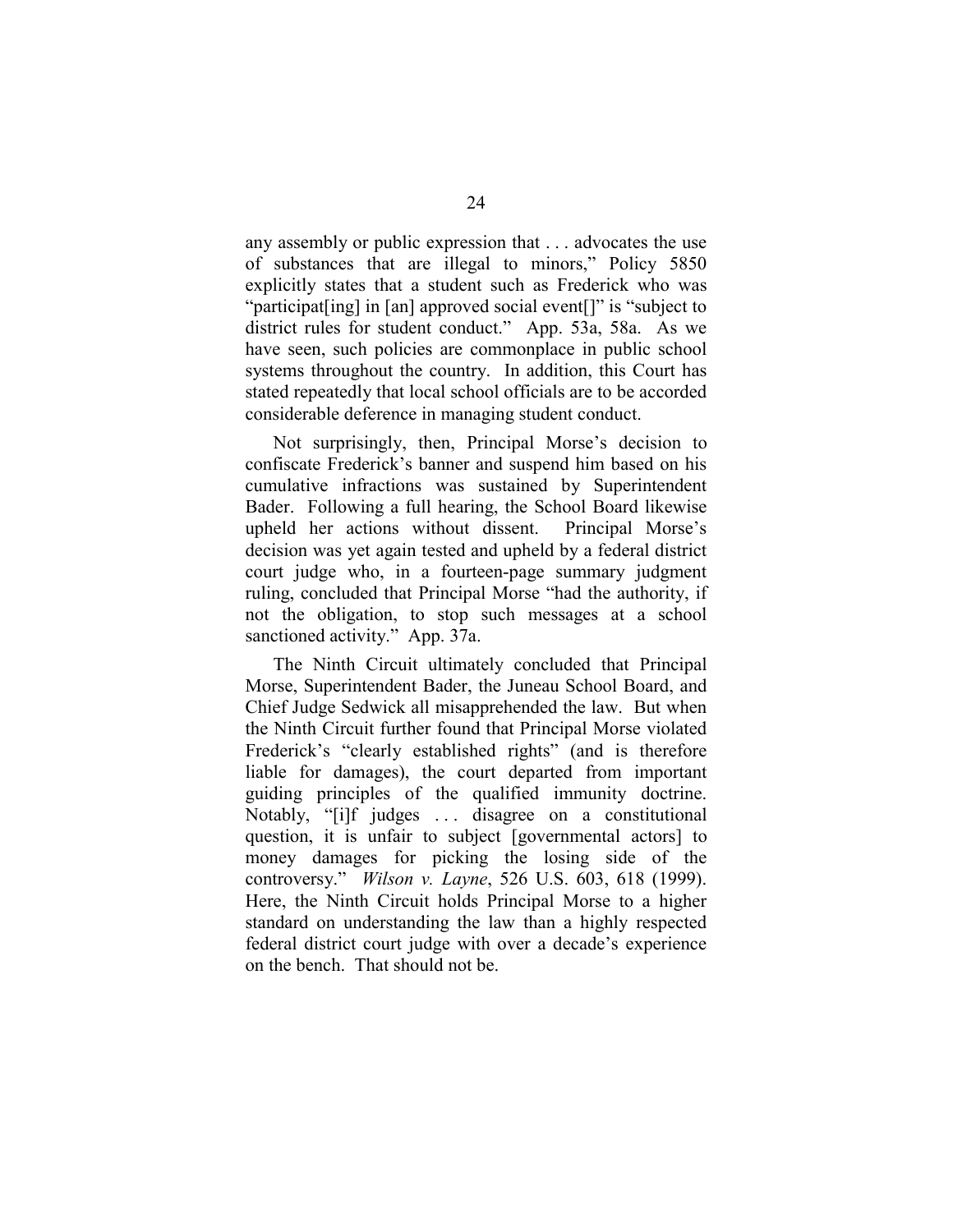2. The Ninth Circuit's error stems from the manner in which it recast this Court's two-part qualified immunity test from *Saucier v. Katz*, 533 U.S. 194 (2001). In *Saucier*, this Court rejected the Ninth Circuit's qualified immunity test because it improperly fused the question whether a constitutional violation occurred with the question whether the defendant had qualified immunity. The Ninth Circuit's framing of the qualified immunity doctrine in *Frederick* suffers from the same analytical flaw.

*Frederick* fashions a three-part test from *Saucier*:

First, we must determine whether the facts alleged show Morse's conduct violated a constitutional right. Second, we must determine whether the right was clearly established at the time of the alleged violation. Finally, we must determine whether it would be clear to a reasonable principal that her conduct was unlawful in the situation she confronted.

App. 18a-19a (citations and internal brackets and quotation marks omitted).

a. The Ninth Circuit began its qualified immunity analysis by restating its hindsight determination that Principal Morse violated Frederick's First Amendment rights — a determination that relied, in part, on case law decided after the January 24, 2002 incident, as well as a case still pending appeal at that time. *See* App. 9a n.14 (citing *Noy v. State*, 83 P.3d 545 (Alaska Ct. App. 2003)), 14a & n.32 (citing *Lavine v. Blaine Sch. Dist.*, 257 F.3d 981 (2001), *cert. denied*, 536 U.S. 959 (2002)), n.33 (citing *Newsome v. Albemarle County Sch. Bd.*, 354 F.3d 249 (4th Cir. 2003)), 15a & n.38 (citing *Scott v. Sch. Bd. of Alachua County*, 324 F.3d 1246 (11th Cir. 2003)); 15a-16a n.40 (citing *Sypniewski v. Warren Hills Reg'l Bd. of Educ.*, 307 F.3d 243, 257 (3d Cir. 2002))).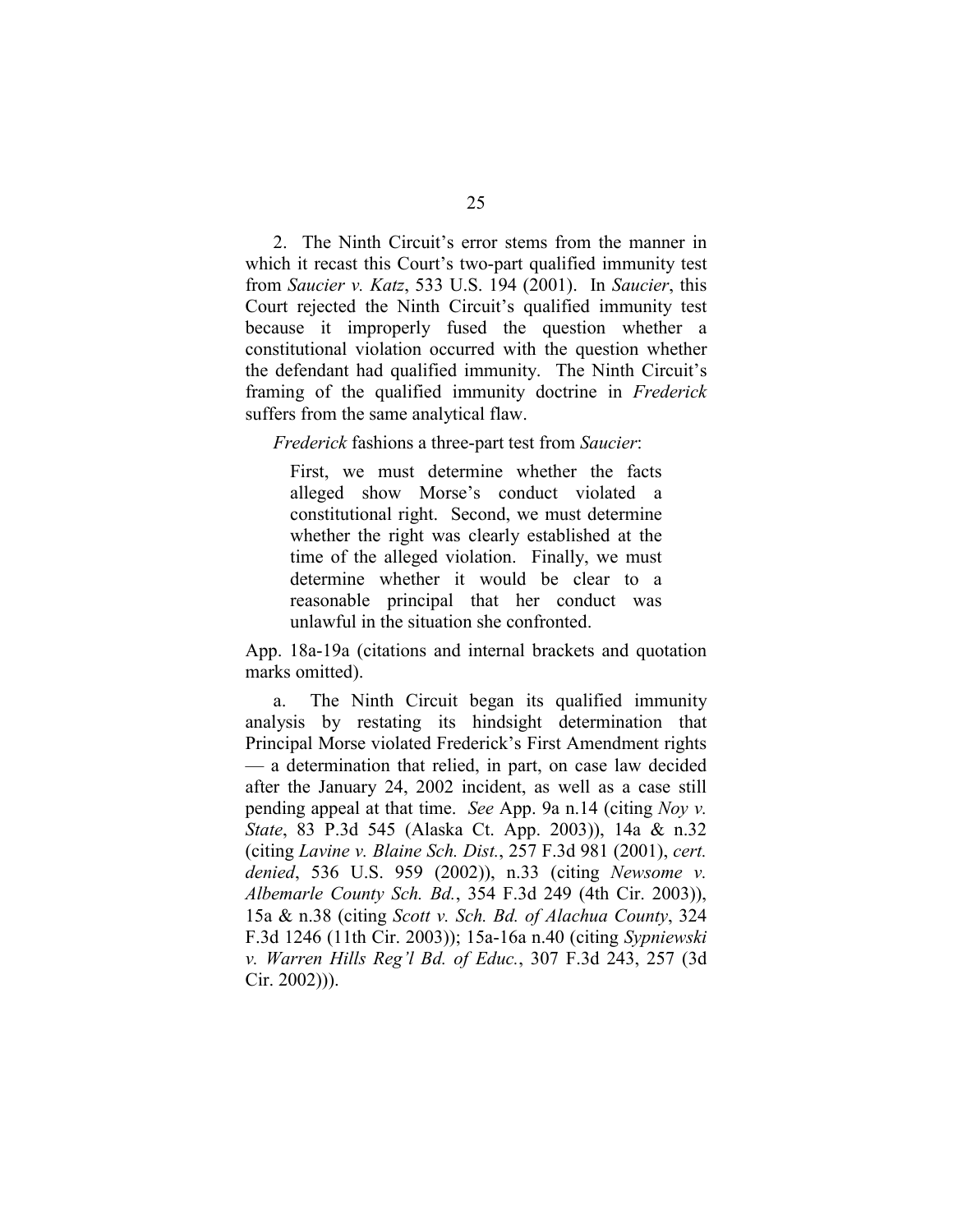b. The court of appeals next determined that Frederick's right to display a large banner proclaiming "BONG HITS 4 JESUS" during schools hours at a school-sanctioned and supervised event was "clearly established." The panel conceded that there was "no Ninth Circuit authority precisely on point" and offered only that "what we do have is consistent with the above analysis." App. 12a. Finding precedent that may be "consistent with" a certain conclusion is emphatically not the test for determining a "clearly established right." Denial of a governmental actor's qualified immunity cannot rest on previously articulated general principles, but instead requires a greater degree of specificity that would put the government actor on notice. *Saucier*, 533 U.S. at 201. If no precedent is on point, there must at least be precedent finding "a constitutional violation under facts not distinguishable in a fair way from the facts presented in the case at hand." *Id.* at 202-03. No such case law existed. Prior to *Frederick*, no court had rejected the authority of public schools to regulate student speech promoting illegal drugs.11

The Ninth Circuit attempted to bolster its opinion that Principal Morse violated a "clearly established right" by making two irrelevant observations. *First*, the panel noted that Principal Morse admitted to being aware of this Court's opinions in *Tinker*, *Fraser*, and *Kuhlmeier* from her "advanced school law" course. App. 20a. That misses the analytical mark. Principal Morse's subjective beliefs do not matter in a test that turns on "objective legal reasonableness."

<sup>11</sup> Alluding to *Frederick*, Judge Kozinski opined that whether a student's t-shirt was "plainly offensive" under *Fraser* was, "[u]ntil recently, . . . a closer question." *Harper*, 445 F.3d at 1193 (Kozinski, J., dissenting). Judge Kozinski candidly recognized that, at the time of the incident in *Frederick*, the parameters of "plainly offensive" speech under *Fraser* were still in flux.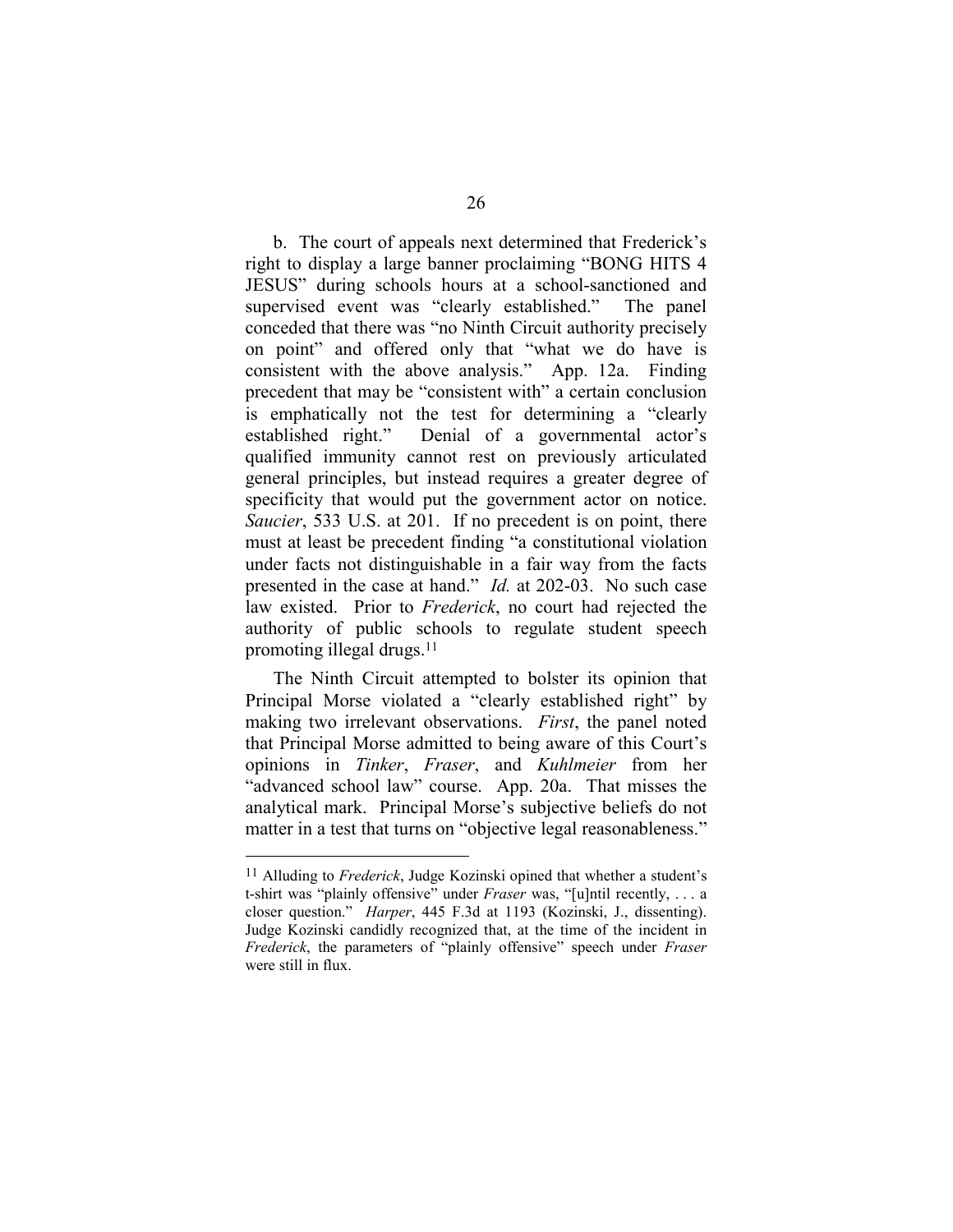<span id="page-36-0"></span>*Wilson*, 526 U.S. at 614. In any event, her subjective belief was that she had correctly applied general principles of law. *Second*, the panel noted that "the only times other circuit courts have held that conduct like Morse's is not a constitutional violation, they have done so under facts 'distinguishable in a fair way from the facts presented in the case at hand.'" App. 19a. Whether case law supporting the constitutionality of Principal Morse's actions is "distinguishable in a fair way" may matter to the determination of whether there has been a constitutional violation, but it matters little in analyzing qualified immunity.

c. The Ninth Circuit turned, finally, to what it identified as the third part of its qualified immunity test, but which is actually the analysis that this Court requires for determining whether a right is "clearly established" — whether the unlawfulness of the scrutinized conduct would be clear to a reasonable public official in the specific circumstances at hand. *Saucier*, 533 U.S*.* at 202. In a pivotal move, the panel turned away from any substantive analysis under this critical step: "Once we have held that 'the law was clearly established, the immunity defense ordinarily should fail, since a reasonably competent public official should know the law governing [the official's] conduct.'" App. 21a (quoting *Harlow v. Fitzgerald*, 457 U.S. 800, 818-19 (1982)). By this approach, the Ninth Circuit effectively eliminated the most important step in the qualified immunity analysis.

In sum, the Ninth Circuit's qualified immunity analysis in *Frederick* revives the cardinal sin committed in *Saucier*. The panel confused general propositions for a "clearly established right" and failed to make an appropriately particularized finding as to whether a reasonable principal in Ms. Morse's position would have concluded that her discipline of Frederick was unlawful.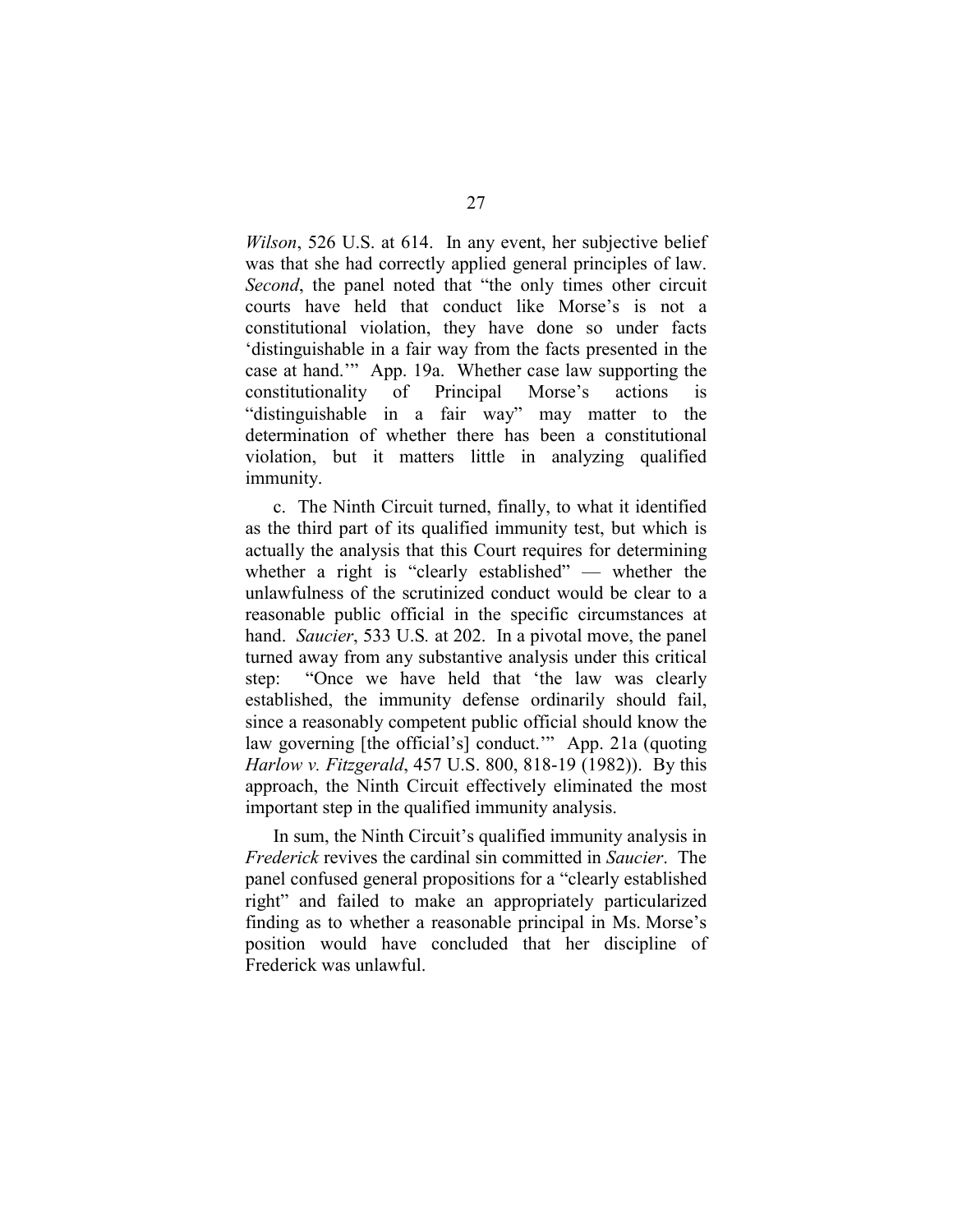3. The Ninth Circuit thereby set a perilous example for other courts to follow. Under the *Frederick* standard, governmental actors faced with legal uncertainty will have to predict the future course of constitutional law under penalty of harsh civil damages lawsuits. This disruptive jurisprudential development in the multi-State mega-Circuit of the Ninth threatens to compromise public school administration in the West — and beyond — in a fundamental way. A critical "goal of qualified immunity [is] to 'avoid excessive disruption of government.'" *Saucier*, 533 U.S. at 202 (quoting *Harlow*, 457 U.S. at 818). In our litigious culture, "permitting damages suits against government officials can entail substantial social costs, including the risk that fear of personal monetary liability and harassing litigation will unduly inhibit officials in the discharge of their duties." *Anderson v. Creighton*, 483 U.S. 635, 638 (1987). This problem is especially pronounced here, where the law governing student speech is still relatively undeveloped, and manifestly so since this Court has not provided substantive guidance in almost twenty years. School administrators have a difficult enough job maintaining order without the daunting threat of liability for damages solely because their legal sophistication does not allow them to predict the future course of appellate jurisprudence.

4. In view of the manifest error infecting the Ninth Circuit's qualified immunity analysis, this Court may wish to consider summary reversal. At a minimum, the Court should grant review to provide much-needed guidance on (i) the meaning of a "clearly established right" and (ii) whether, in light of the broad latitude traditionally accorded public school officials in their day-to-day discretionary functions, the qualified immunity doctrine should be applied more flexibly in the sensitive context of public school education.